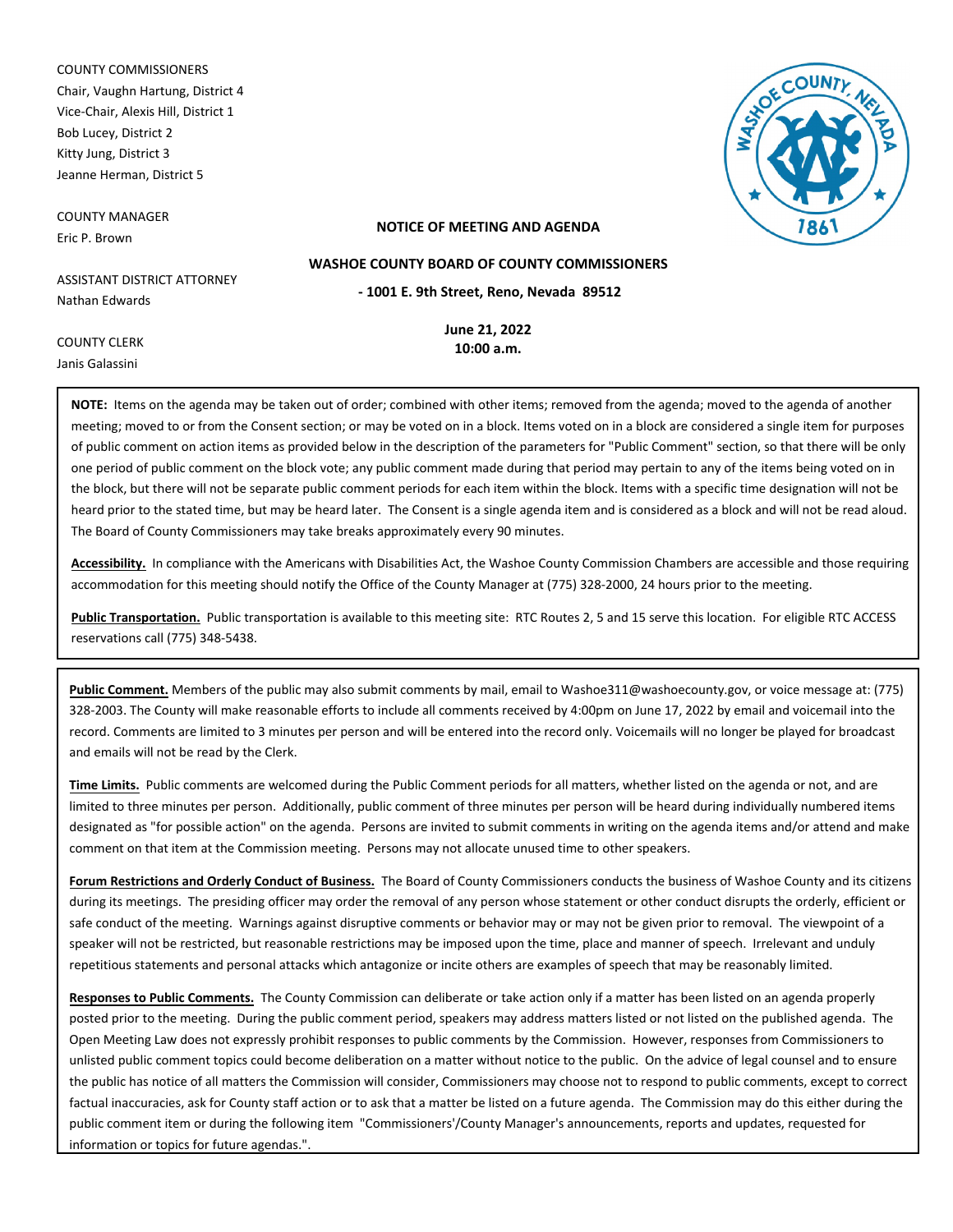Board of County Commissioners Meeting - June 21, 2022

Pursuant to NRS 241.020, the Agenda for the Board of County Commissioners has been posted at the following locations: Washoe County Administration Building (1001 E. 9th Street, Bldg. A), Washoe County Courthouse-Second Judicial District Court (75 Court Street), Reno City Hall - Clerk's Office (1 E. 1st Street); Sparks Justice Court (1675 East Prater Way); www.washoecounty.gov/bcc/board\_committees/ and https://notice.nv.gov.

Although no longer required under NRS 241.020, the agenda has been physically posted at the following locations: Washoe County Courthouse-Second Judicial District Court (75 Court Street), Reno City Hall - Clerk's Office (1 E. 1st Street), Sparks Justice Court (1675 East Prater Way).

Support documentation for the items on the agenda, provided to the Washoe County Board of Commissioners is available to members of the public at the County Manager's Office (1001 E. 9th Street, Bldg. A, 2nd Floor, Reno, Nevada) Erick Willrich, Assistant to the County Manager, (775) 328-2000 and on Washoe County's website www.washoecounty.gov/bcc <http://www.washoecounty.gov/bcc>

# **10:00 a.m.**

- 1. Salute to the flag.
- 2. Roll call.
- 3. Public Comment. Comment heard under this item will be limited to three minutes per person and may pertain to matters both on and off the Commission agenda. The Commission will also hear public comment during individual action items, with comment limited to three minutes per person. Comments are to be made to the Commission as a whole.
- 4. Commissioners'/County Manager's announcements, reports and updates to include boards and commissions updates, requests for information or topics for future agendas. (No discussion among Commissioners will take place on this item.)
- Recommendation to receive a presentation by Holly Gatzke, Area Director of UNR Cooperative Extension, on the UNR Cooperative Extension's FY2023 University of Nevada, Reno Extension budget. Manager's Office. (All Commission Districts.) FOR POSSIBLE ACTION 5.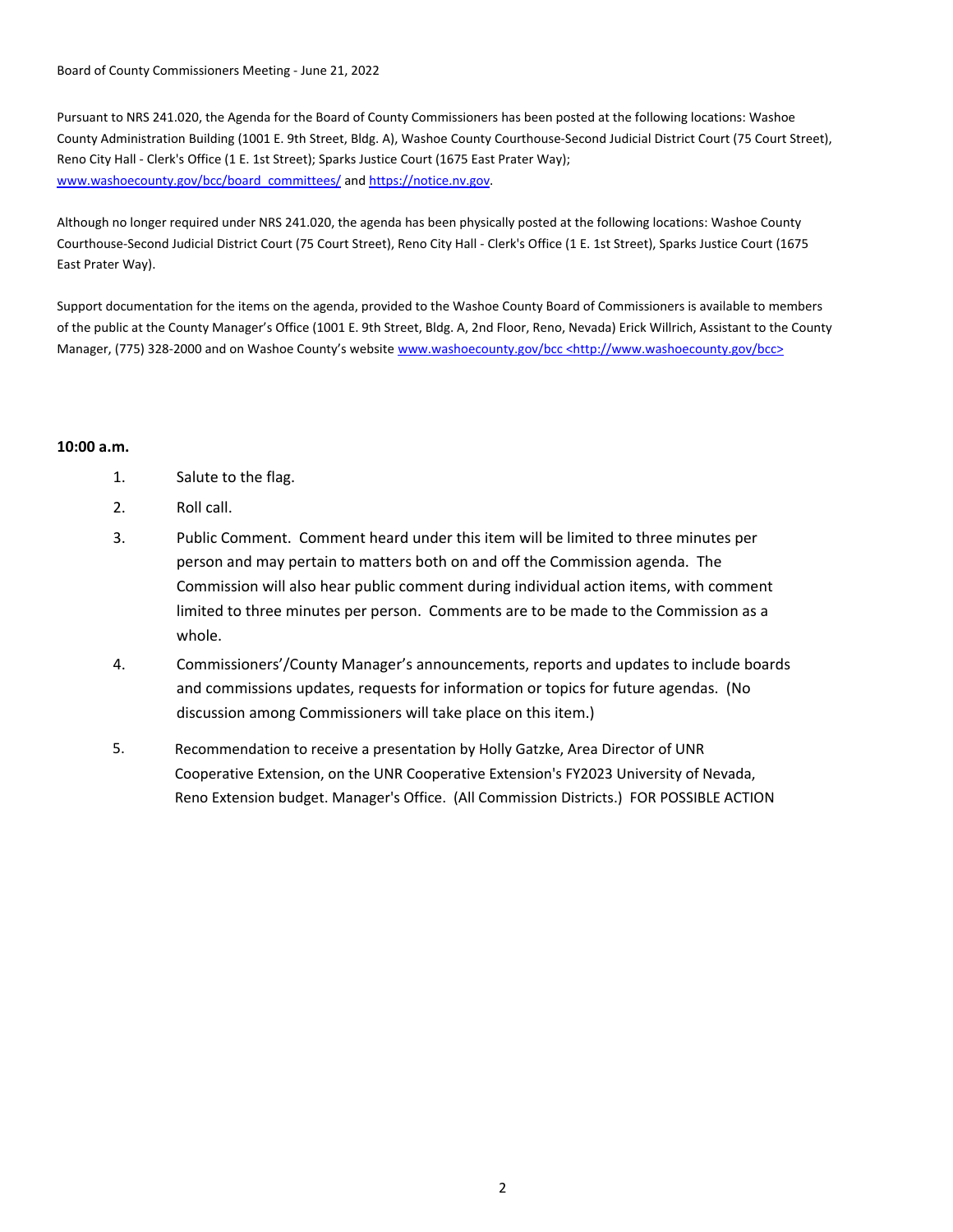# **6. Proclamations. (FOR POSSIBLE ACTION)**

Proclaim June 21, 2022 as Juneteenth Recognition Day in Washoe County. FOR POSSIBLE ACTION 6.A.1.

Attachments: Juneteenth Proclamation 6.21.22

# **7. Donations. (FOR POSSIBLE ACTION)**

Recommendation to accept donations of [\$10,798.07] from various businesses, organizations and individuals for Regional Parks and Open Space programs and facilities; and direct the Comptroller's Office to make the appropriate budget amendments. Community Services. (All Commission Districts.) FOR POSSIBLE ACTION 7.A.1.

*Attachments:* [BCC 6-21-22 - Staff Report - Park Donations](http://washoe-nv.legistar.com/gateway.aspx?M=F&ID=e069ec57-8f2b-4f5d-9e9b-fa0c0f39185d.doc)

Recommendation to accept a \$220,000 donation from the Friends of the Washoe County Child Advocacy Center for the District Attorney's Office to benefit the operations of and programs in the Washoe County Child Advocacy Center, and to authorize the Comptroller to make necessary budget amendments. District Attorney. (All Commission Districts.) FOR POSSIBLE ACTION 7.B.1.

*Attachments:* [BCC 2022\\_0621 CAC Donations 220000](http://washoe-nv.legistar.com/gateway.aspx?M=F&ID=7f249918-0630-4f9a-8b90-ea50a5fc2708.docx)

Recommendation to accept donations to Washoe County Regional Animal Services in the amount of [\$9,170.07] retroactive for the period April 1, 2022 through May 31, 2022, from numerous donors (see attached list), in addition to donated towels and wipes from Barnhardt Manufacturing valued at \$1,690.00, to be used for the humane care and treatment of sick and/or injured, stray, abandoned, or at-risk animals; express appreciation for these thoughtful contributions; and direct the Comptroller's Office to make the necessary budget amendments. Regional Animal Services. (All Commission Districts.) FOR POSSIBLE ACTION 7.C.1.

[2022-6-21\\_FY22 April-May Donations\\_WCRAS](http://washoe-nv.legistar.com/gateway.aspx?M=F&ID=b67c2036-47fc-450c-9bc0-f492bc731ae2.docx) [WCRAS\\_April-May22 donations](http://washoe-nv.legistar.com/gateway.aspx?M=F&ID=9f5c0960-d0ce-43b7-b19c-a3ce8455124a.pdf) *Attachments:*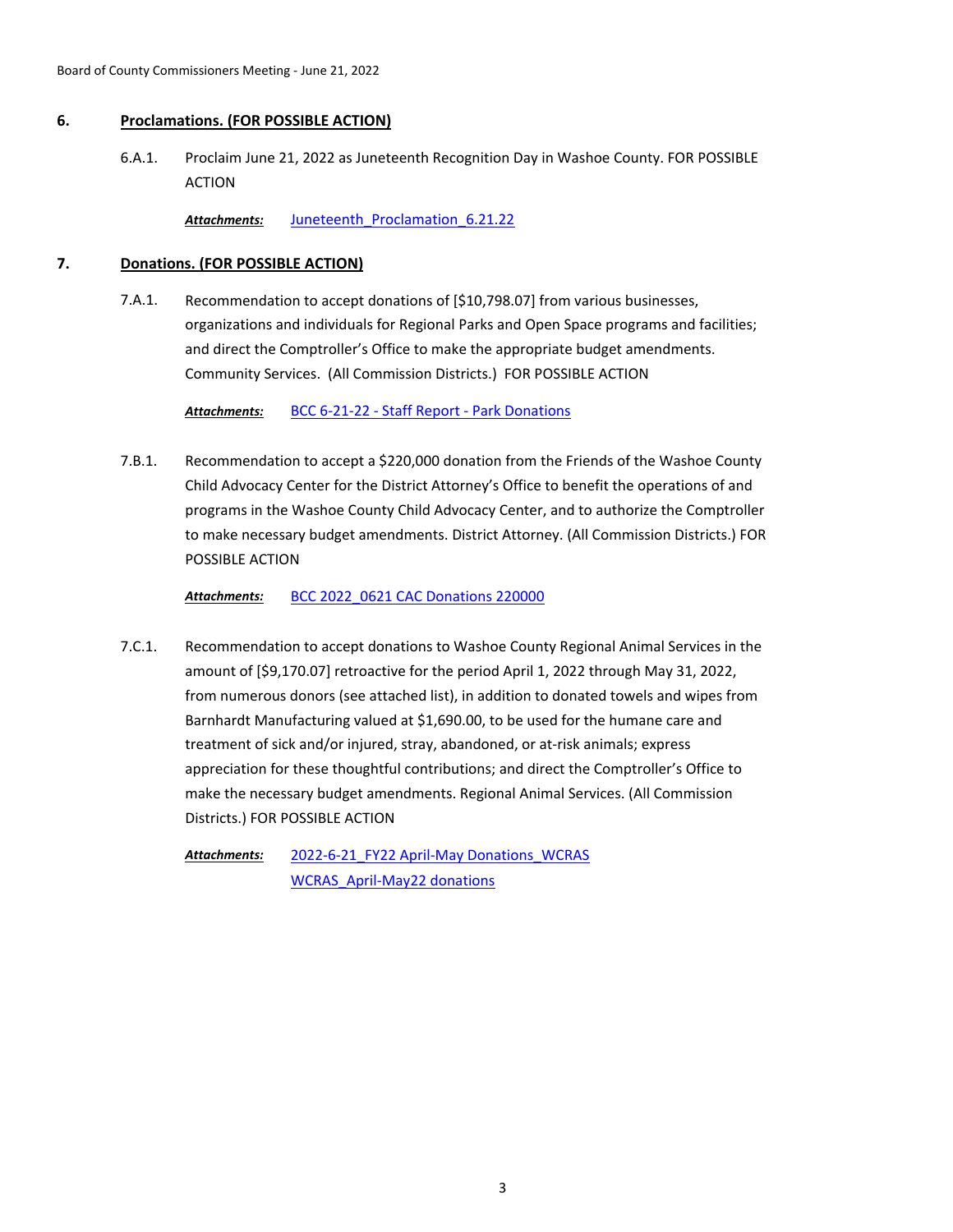# **8. Consent Items. (FOR POSSIBLE ACTION)**

Approval of minutes for the Board of County Commissioners' regular meetings of May 10, 2022, and May 17, 2022. Clerk. (All Commission Districts.) FOR POSSIBLE ACTION 8.A.1.

[2022-05-10 W](http://washoe-nv.legistar.com/gateway.aspx?M=F&ID=88f0c81f-e9ac-4d5f-842d-6eda2b7bde78.pdf) [2022-05-17 W](http://washoe-nv.legistar.com/gateway.aspx?M=F&ID=9515bc9c-1e38-4112-8ab0-8a69b65cf89a.pdf) *Attachments:*

Acknowledge the communications and reports received by the Clerk on behalf of the Board of County Commissioners, including the following categories: Communications; Monthly Statements/Reports; Budgets; and Annual Statements/Reports. Clerk. (All Commission Districts.) FOR POSSIBLE ACTION 8.A.2.

> [C&R Staff Report](http://washoe-nv.legistar.com/gateway.aspx?M=F&ID=e5b86606-ee33-4c5e-8aa1-3c9f7a575b66.pdf) [C&R List 6-21-22](http://washoe-nv.legistar.com/gateway.aspx?M=F&ID=871f461a-d46b-42df-9887-8b5ce78bae80.pdf) *Attachments:*

Recommendation to approve, on the recommendation of the Chair, the appointment of Kathie M. Julian to the Washoe County Board of Adjustment representing Commission District 1 (generally includes Incline Village and Crystal Bay, most of the Forest area along the west side of Mt. Rose Highway and portions of the Southwest Truckee Meadows area), to fill a term beginning on July 1, 2022, and ending on June 30, 2026, or until such time as Ms. Julian no longer serves on the Board of Adjustment or a successor is appointed, whichever occurs first. Ms. Julian is the only applicant. Community Services. (Commission District 1.) FOR POSSIBLE ACTION 8.B.1.

[BCC 6-21-22- Staff Report - Board of Adjustment Appointment](http://washoe-nv.legistar.com/gateway.aspx?M=F&ID=febb7f6e-c9a7-43fd-8981-3a07eca8e0d4.doc)  District 1 [BCC 6-21-22 - Attachment A - BOA Application - Kathie M. Julian](http://washoe-nv.legistar.com/gateway.aspx?M=F&ID=cfb73aa9-216d-436b-96bd-6eeb22f32c87.pdf) *Attachments:*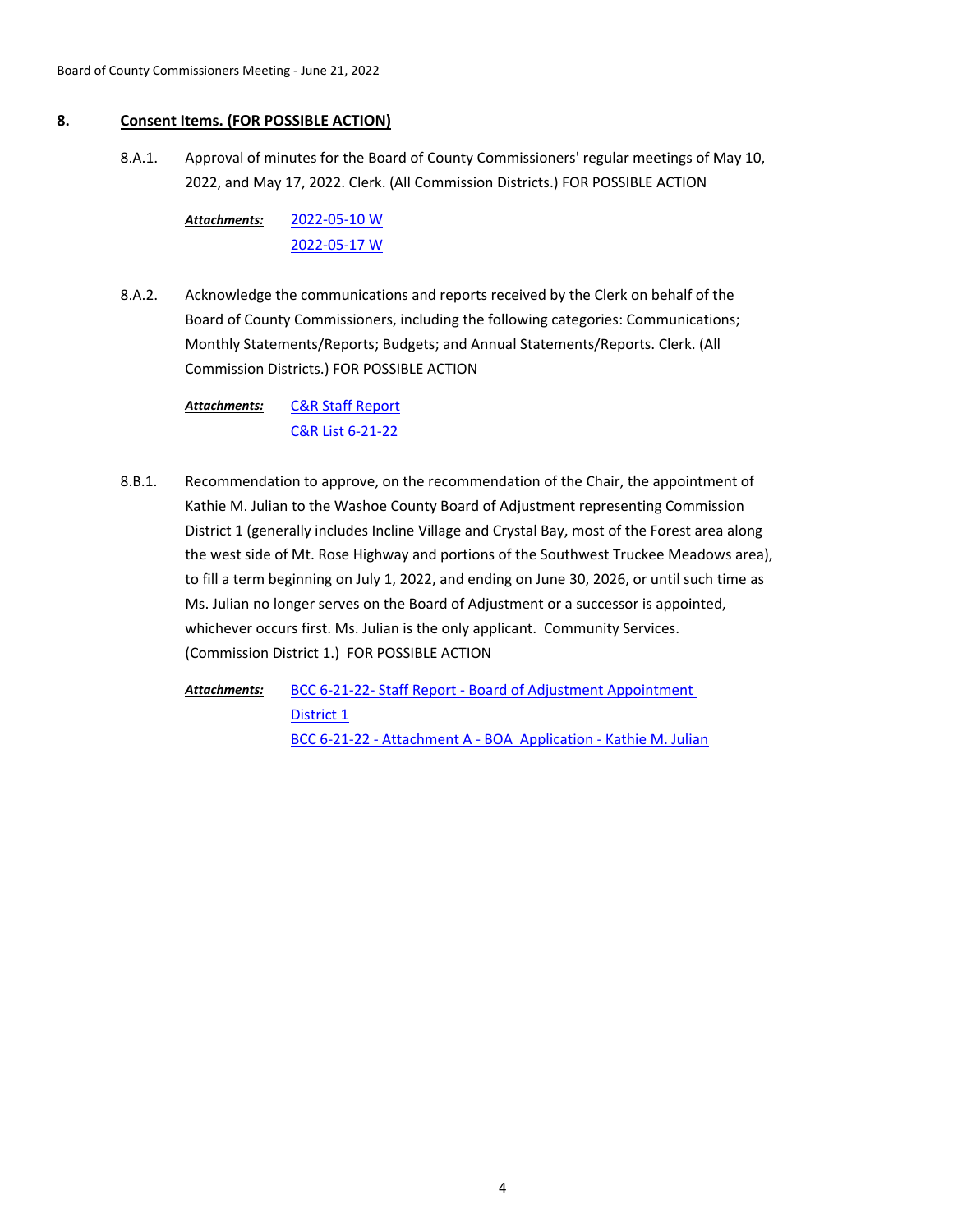#### Recommendation to: 8.B.2.

(1) approve, pursuant to NRS 278.040 and on the recommendation of the Chair, the appointment of Daniel Lazzareschi to the Washoe County Planning Commission representing Commission District 1 (generally includes Incline Village and Crystal Bay, most of the Forest area along the west side of Mt. Rose Highway and portions of the Southwest Truckee Meadows area); to fill a full term beginning on July 1, 2022 and ending on June 30, 2026, or until such time as Mr. Lazzareschi no longer serves on the Planning Commission or a successor is appointed, whichever occurs first. Applicants include: Thomas B. Courson, Naseer Rana and Daniel Lazzareschi; and (2) approve, pursuant to NRS 278.040 and on the recommendation of the Chair, the appointment of Rob Pierce to the Washoe County Planning Commission representing At-Large North of the River (includes areas of unincorporated County north of the Truckee River) to fill a full term beginning on July 1, 2022, and ending on June 30, 2026, or until such time as Mr. Pierce no longer serves on the Planning Commission or a successor is appointed, whichever occurs first. Applicants include: Roger M. Edwards, Robert B. Long, Steve J. Murphy, Charles (Mark) Neumann and Rob Pierce. Community Services. (Commission Districts 1, 3, 4, 5.) FOR POSSIBLE ACTION

| Attachments: | BCC 6-21-22 - Staff Report - Planning Commission Appointments |
|--------------|---------------------------------------------------------------|
|              | - District 1 and North of the River                           |
|              | BCC 6-21-22 - Attachment A - Daniel Lazzareschi               |
|              | BCC 6-21-22 - Attachment B - Thomas B. Courson                |
|              | BCC 6-21-22 - Attachment C - Nasseer Rana                     |
|              | BCC 6-21-22 - Attachment D - Rob Pierce                       |
|              | BCC 6-21-22 - Attachment E - Roger M. Edwards                 |
|              | BCC 6-21-22 - Attachment F - Robert B. Long                   |
|              | BCC 6-21-22 - Attachment G - Steve J. Murphy                  |
|              | BCC 6-21-22 - Attachment H - Charles (Mark) Neumann           |

Recommendation to approve the asset reassignment of multiple vehicles from various Washoe County Departments to Equipment Services Fund; and direct the Comptroller's Office to make the appropriate asset adjustments [net \$876,233.52]. Community Services. (All Commission Districts.) FOR POSSIBLE ACTION 8.B.3.

> [BCC 06-21-22 - ESD Asset Reassignment - Staff Report](http://washoe-nv.legistar.com/gateway.aspx?M=F&ID=59ad08d1-9347-450f-8d75-77f67c99ebd3.doc) [BCC 06-21-22 Transfer to ESD](http://washoe-nv.legistar.com/gateway.aspx?M=F&ID=d343d247-1287-4729-b9f5-5a1ebb878a2b.xlsx) *Attachments:*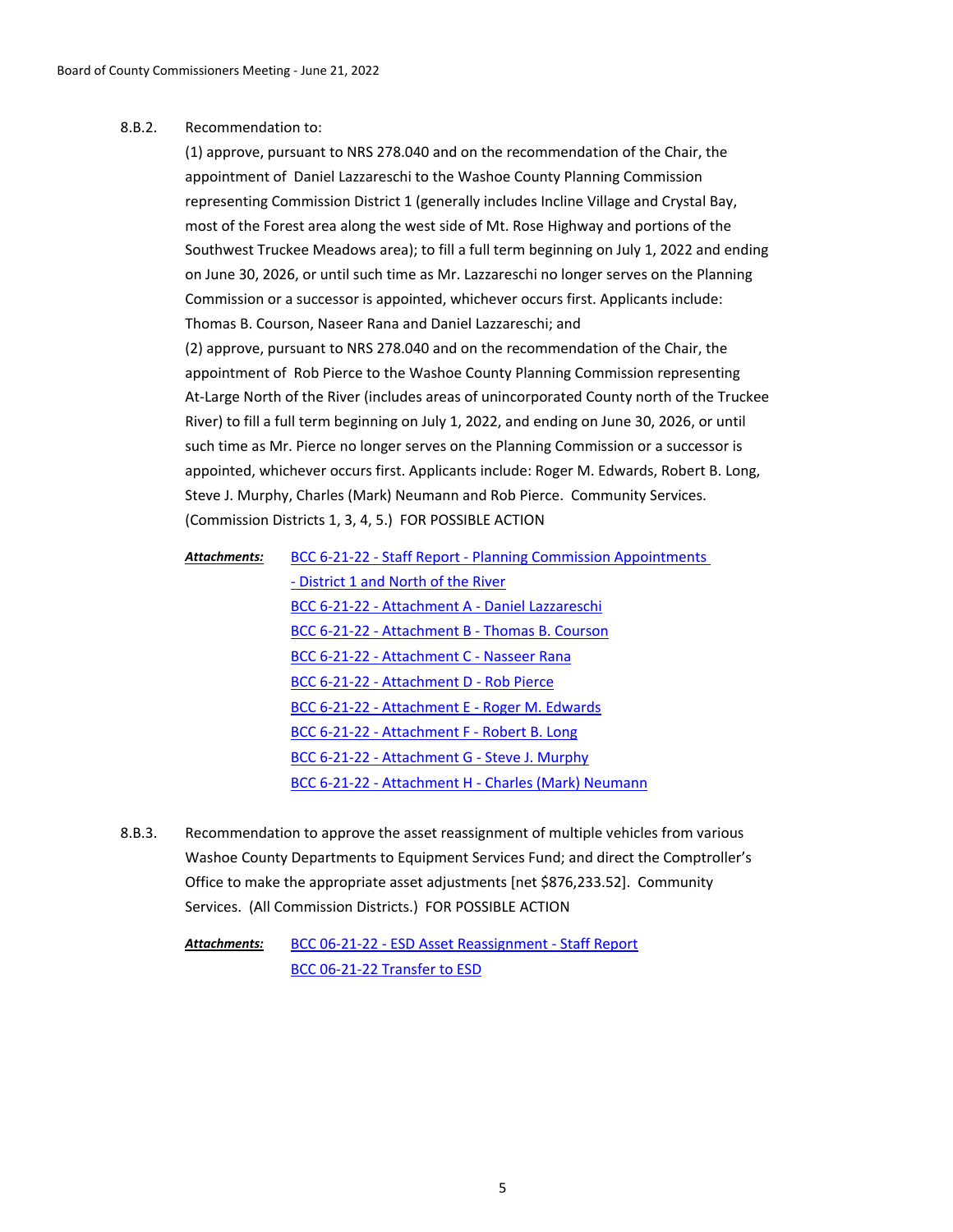Recommendation to approve a sub-lease agreement with Silver Arrow Bowmen Archery Club, a local non-profit 501-c3 organization, for continued operation of the Regional Archery Facility in Lemmon Valley, retroactive to June 4, 2022 for a term of five years, with an additional five year renewal option; and authorize the Director of the Community Services Department to sign the agreement on behalf of the County. Community Services. (Commission District 5.) FOR POSSIBLE ACTION 8.B.4.

[BCC 06-21-22 - Silver Arrow Bowmen Lease\\_Archery](http://washoe-nv.legistar.com/gateway.aspx?M=F&ID=880a10be-fdf8-46fb-9446-8807c336c67a.doc) [BCC 06-21-22 - Silver Arrow Bowmen - Sublesase](http://washoe-nv.legistar.com/gateway.aspx?M=F&ID=aa4bbe17-738f-449d-a829-8c90fc5d419d.docx) *Attachments:*

- Recommendation to authorize the Tax Collector to strike names and amounts identified on delinquency/uncollectible Personal Property Tax list for fiscal years 2018-2019 through 2021-2022, totaling [\$1,132.48]. Comptroller. (All Commission Districts.) FOR POSSIBLE ACTION 8.C.1.
	- [Staff Report Uncollectible 6.21.22](http://washoe-nv.legistar.com/gateway.aspx?M=F&ID=aba3e8ab-0aad-48da-af92-b1e665edcb74.doc) [May 2022 Write-Off](http://washoe-nv.legistar.com/gateway.aspx?M=F&ID=453c6b4c-1e9c-4dd0-a9b1-4fa7f5e25def.pdf) [05-2022 W-O worksheet](http://washoe-nv.legistar.com/gateway.aspx?M=F&ID=4f074bd6-1fb1-44ff-99fb-6e0d7a4c4cab.xlsx) [Write Off Criteria](http://washoe-nv.legistar.com/gateway.aspx?M=F&ID=cd2ebe56-b8b6-4e35-8391-55b71cdf57f8.docx) [Write Off Letter - May 9, 2022](http://washoe-nv.legistar.com/gateway.aspx?M=F&ID=d15b3990-5206-403a-86fa-d0249608ec89.pdf) *Attachments:*
- Recommendation to accept Amendment #2 to the FY21 Public Law 116 Chafee subgrant award from the State of Nevada Department of Health and Human Services (DHHS), Division of Child and Family Services (DCFS) in the amount of [\$29,178.00; no County match required] retroactive for the period of October 1, 2020 to September 30, 2022 to support youth/young adults aging/aged out of the foster care system successfully transition to independent living; authorize the Director of the Human Services Agency to retroactively execute the grant documents; and direct the Comptroller's office to make necessary budget amendment. Human Services Agency. (All Commission Districts.) FOR POSSIBLE ACTION 8.D.1.

[BCC 06-21-22 TMP6191 Accept Am#2 FY22 PL116 Chafee](http://washoe-nv.legistar.com/gateway.aspx?M=F&ID=71be1cb6-a6bf-4aea-b738-0728a26b69ec.doc)  [\$29,178.00; no county match] [93674-21-103 WCHSA- Div X- Amend #2](http://washoe-nv.legistar.com/gateway.aspx?M=F&ID=0aa33de9-ce37-4b97-8efa-3a4d11e91d00.pdf) [93674-21-103 WCHSA Chafee DIV X fully executed](http://washoe-nv.legistar.com/gateway.aspx?M=F&ID=1a23d3a8-35db-48d8-b595-7517abcd1d32.pdf) *Attachments:*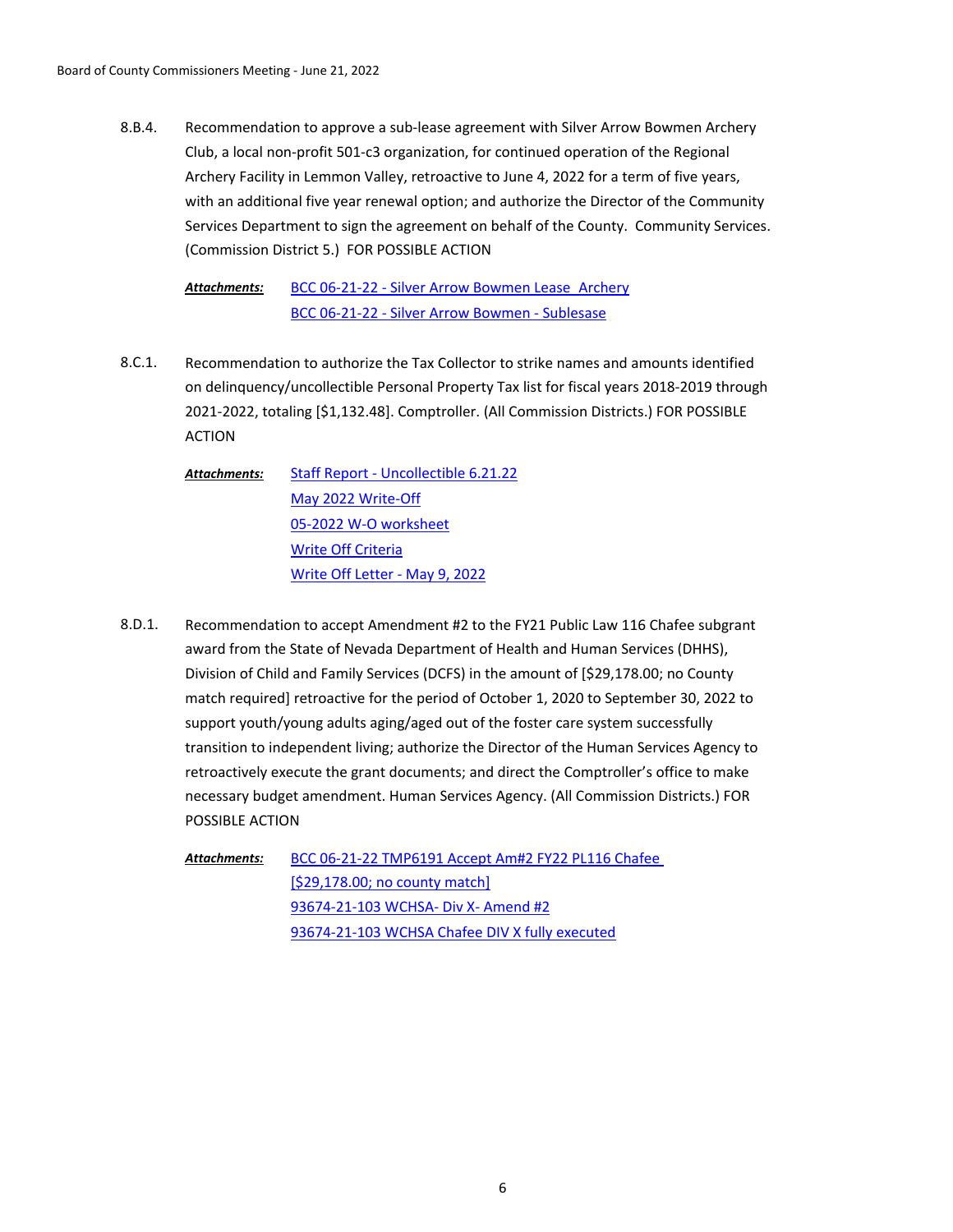Recommendation to retroactively approve food purchases, and future food purchases by approving FY22 budget adjustments moving [\$20,000.00] into the food purchases item budget in Fund 223 - Homelessness (net impact to Homelessness Fund is zero) and direct the Comptroller's Office to make the necessary budget adjustments. Human Services Agency. (All Commission Districts.) FOR POSSIBLE ACTION 8.D.2.

[BCC 06-21-22 TMP6223 Food Purchases Budget Authority](http://washoe-nv.legistar.com/gateway.aspx?M=F&ID=20e7e58e-519c-4148-9238-c9e31a2fdd82.doc)  [\$20,000.00] *Attachments:*

Recommendation to appoint Retiree Christine Vuletich as a beneficiary representative as Trustee on the Washoe County, Nevada Other Post-Employment Benefits (OPEB) Trust Fund Board of Trustees for a two-year term ending June 21, 2024 to replace a previously appointed beneficiary representative Dondi Armstrong, and recommend to appoint Washoe County Budget Manager Lori Cooke as Trustee on the Washoe County, Nevada Other Post-Employment Benefits (OPEB) Trust Fund Board of Trustees for a four-year term ending June 21, 2026 to replace the previously appointed County representative, Christine Vuletich. Manager's Office. (All Commission Districts.) FOR POSSIBLE ACTION 8.E.1.

*Attachments:* [OPEB Staff Report - Vuletich and Cooke 6.21.22](http://washoe-nv.legistar.com/gateway.aspx?M=F&ID=0ce349d7-3ec3-4c5a-b77a-27e991ab2cde.doc)

Recommendation to approve Commission District Special Fund disbursement pursuant to NRS 244.1505 in the amount of [\$10,000.00] for Fiscal Year 2021-2022; District 4 Commissioner Vaughn Hartung recommends a [\$10,000.00] grant to the Washoe County Community Services Department -- a governmental entity -- for use to improve traffic conditions in District 4; approve Resolution necessary for same; and direct the Comptroller's Office to make the necessary net zero cross fund and/or cross function budget appropriation transfers. Manager's Office. (Commission District 4.) FOR POSSIBLE ACTION 8.E.2.

*Attachments:* [Staff Report - Roads](http://washoe-nv.legistar.com/gateway.aspx?M=F&ID=aa64b7dc-4363-4091-8200-471809d147d6.docx)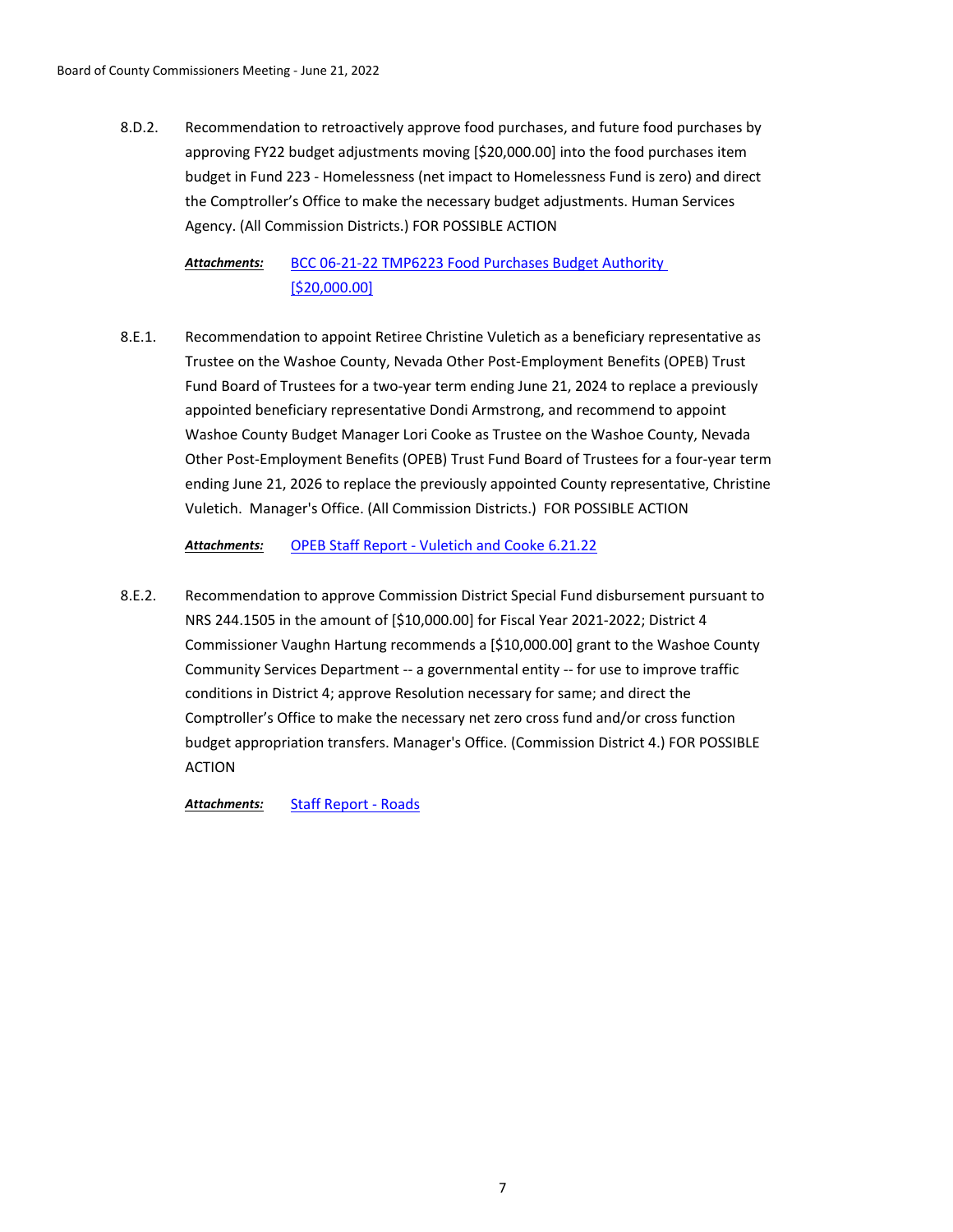Recommendation to approve Commission District Special Fund disbursement, pursuant to NRS 244.1505, in the amount of [\$63,500.00] for Fiscal Year 2021-2022; District 3 Commissioner Kitty Jung recommends a [\$8,400.00] grant to Washoe County Sheriff's Office, Patrol Division -- a government entity -- for the purpose of purchasing a Stalker Rotatable Speed Alert Monitor (SAM-R) Trailer to be utilized along Sun Valley Boulevard and, subsequently, any areas within Washoe County; and a [\$13,913.00] grant to Washoe County Community Services Department, Operations -- a government entity -- to contract with T&T Lawns Plus for the purpose of cleanup and disposal of all debris, excess soil, trash, native sage, and leaves from drainage swale along both sides of Sun Valley Blvd., starting at 1st Avenue and terminating at Quartz Lane; and a [\$35,172.00] grant to the Sun Valley General Improvement District (SVGID) -- a government entity -- for the purposes of replacing the pump room solar panels at the Robert & Norma Fink "Sun Valley" Pool; and a [\$6,015.00] grant to the Office of the County Manager: Communications & Engagement Division, Commissioner Support -- a government entity - for the purposes of purchasing audio/visual (AV) equipment that will allow the Sun Valley Citizens Advisory Board (CAB) to be conducted as a hybrid meeting, in-person and via Zoom; approve Resolutions necessary for same; and direct the Comptroller's Office to make the necessary disbursement of funds and net zero cross fund and/or cross function budget appropriation transfers. Manager's Office. (Commission District 3.) FOR POSSIBLE ACTION 8.E.3.

[06.21.22 Staff Report - CSD\\_WCSO\\_SVGID\\_OCM](http://washoe-nv.legistar.com/gateway.aspx?M=F&ID=d75c2e40-6e4b-4161-9c47-a3bc27607208.docx) [06.21.22 BCC Resolution - WSCO](http://washoe-nv.legistar.com/gateway.aspx?M=F&ID=b382326b-b5a4-4e3e-9622-edc8430aa372.docx) [06.21.22 BCC Resolution - SVGID](http://washoe-nv.legistar.com/gateway.aspx?M=F&ID=a82c942f-b7f0-4ee0-a2eb-0636366134bb.docx) [06.21.22 BCC Resolution - OCM](http://washoe-nv.legistar.com/gateway.aspx?M=F&ID=ad462956-47c7-475e-84ca-3824d82ac2b4.docx) [06.21.22 BCC Resolution - CSD](http://washoe-nv.legistar.com/gateway.aspx?M=F&ID=1c003733-8139-4440-af6f-26932eb222dc.docx) *Attachments:*

Approve an overfill request for one Bailiff position for 12 weeks, direct Budget to make the necessary adjustments, and authorize Human Resources to allow the necessary staffing changes. The estimated cost of \$28,948.00 for the period of the overfill will be absorbed in the FY23 budget utilizing existing salary savings. Budget has approved this request. [Fiscal impact is estimated at \$28,948.00] Reno Justice Court. (All Commission Districts.) FOR POSSIBLE ACTION 8.F.1.

*Attachments:* [BCC 06-21-22 - RJC - Overfill position for 12 weeks \[\\$28,948\]](http://washoe-nv.legistar.com/gateway.aspx?M=F&ID=4a852399-0d7b-4b00-b1e4-41de7f4ab463.doc)

Recommendation to approve five percent (5%) Training Officer differential pay on 160 hours yearly when assigned duties specifically related to staff safety/security training and law enforcement certification training. [Fiscal impact is estimated at \$397]. Reno Justice Court. (All Commission Districts.) FOR POSSIBLE ACTION 8.F.2.

*Attachments:* [BCC 06-21-22 - RJC - Differential Pay \[\\$397\]](http://washoe-nv.legistar.com/gateway.aspx?M=F&ID=ae4500ec-8bc0-48de-bc84-deaa9d85884f.doc)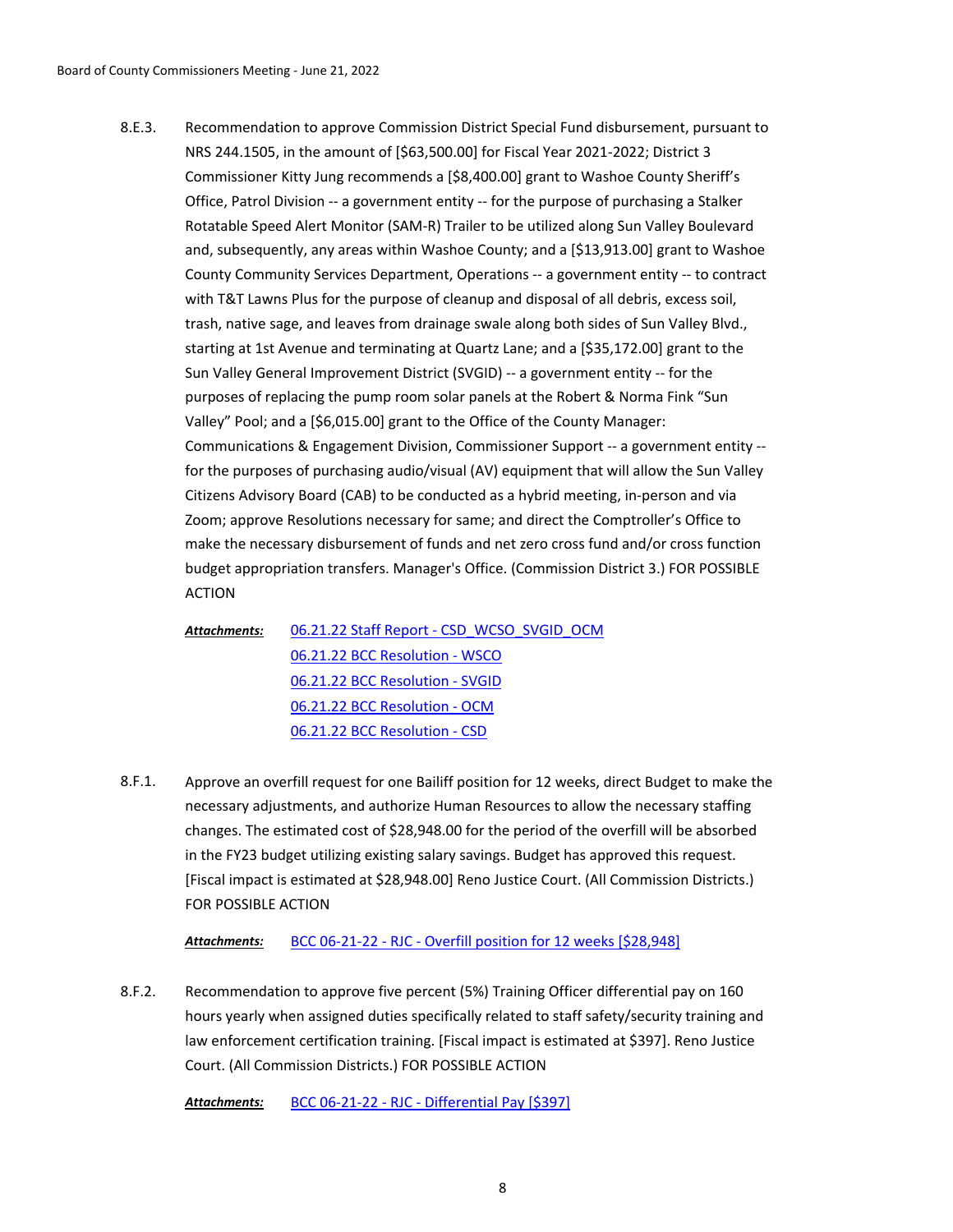Recommendation to approve the reimbursement of costs incurred by the City of Reno and Washoe County for expenses related to and in support of the Enhanced 911 Emergency Response System and portable event recording devices, as recommended by the 911 Emergency Response Advisory Committee on May 19, 2022, in an amount not to exceed [\$68,712] as specified within the adopted Enhanced 911 Fund's operating budget. Technology Services. (All Commission Districts.) FOR POSSIBLE ACTION 8.G.1.

[BCC 06-21-22 - Staff Report - 911 Reimbursements](http://washoe-nv.legistar.com/gateway.aspx?M=F&ID=d016bce9-38b9-47f0-a5ed-0a63016692a5.docx) [BCC 06-21-22 - 05-19-22 E-911 Agenda](http://washoe-nv.legistar.com/gateway.aspx?M=F&ID=3a70932e-ca51-4843-b2d0-4d40ef0adcf3.pdf) *Attachments:*

Recommendation to accept Treasurer's status report for the period ending May 31, 2022, of payment of refunds and interest since last update in the amount of \$2,003,578.17 on certain property tax overpayments for residential properties at Incline Village/Crystal Bay, in compliance with the October 21, 2019 Order issued by the District Court in Village League to Save Incline Assets, Inc., et.al. vs. State of Nevada, et.al., Case No. CV03-06922, as modified and clarified by the settlement agreement regarding the processing of refunds. Treasurer. (All Commission Districts.) FOR POSSIBLE ACTION 8.H.1.

[Staff Report - Treasurer's status report for the period ending](http://washoe-nv.legistar.com/gateway.aspx?M=F&ID=8ed3a94d-79e6-4ff3-9d4a-33d117540665.doc)  5.31.2022 [May 31 2022 REPORT OF CLAIMS PAID](http://washoe-nv.legistar.com/gateway.aspx?M=F&ID=a7b7206c-7c81-4a87-8779-430bc054de33.pdf) *Attachments:*

**End of Consent Items**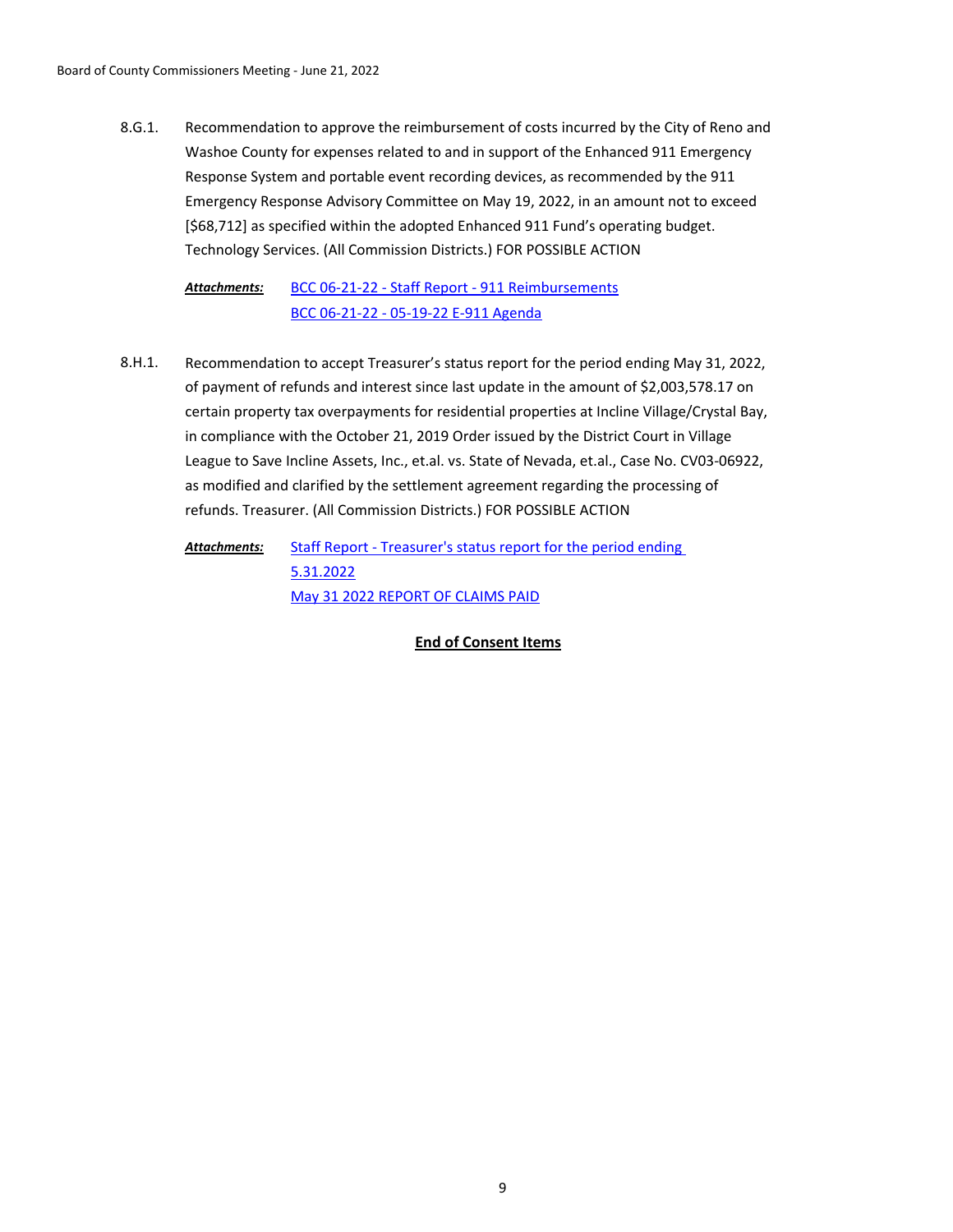Recommendation to approve the fiscal year 2022-2023 [payment of \$248,164] which constitutes Washoe County's share in annual funding for the Truckee Meadows Regional Planning Agency (TMRPA) pursuant to NRS 278.0264(7) and an adopted interlocal agreement. The total amount will be paid to TMRPA in quarterly installments with the first occurring on July 1, 2022. Community Services. (All Commission Districts.) FOR POSSIBLE ACTION 9.

[BCC 6-21-22 - Staff Report - TMRPA FY 2022-23 County](http://washoe-nv.legistar.com/gateway.aspx?M=F&ID=1ffcb01d-3116-4ea6-942e-4bff726edc24.docx)  Allocation [BCC 6-21-22 - Attachment A - TMRPA Agreement 082790](http://washoe-nv.legistar.com/gateway.aspx?M=F&ID=a3c3f96c-be36-4bb8-baaa-2d1f9eda74bd.pdf) [BCC 6-21-22 - Attachment B - TMRPA Budget Staff Report Dated](http://washoe-nv.legistar.com/gateway.aspx?M=F&ID=76f2c225-961f-4158-8b7d-7fd54c8842e4.pdf)  4-14-22 [BCC 6-21-22 - Attachment C - TMRPA Jurisdictions Allocation](http://washoe-nv.legistar.com/gateway.aspx?M=F&ID=b8946b69-2cd2-48b7-be69-14e2d52136c3.pdf)  Memo *Attachments:*

Recommendation to approve Resolution R22-065 to augment the Equipment Services Fund in the amount of [\$400,000] to increase fiscal year 2022 revenue and expenses authority for diesel and unleaded gasoline in accordance with Nevada Revised Statute (NRS) 354.598005; and direct the Comptroller to make the necessary budget amendments. Community Services. (All Commission Districts.) FOR POSSIBLE ACTION 10.

> [BCC 06-21-22 - Staff Report - ESD FY22 Budget Augmentation](http://washoe-nv.legistar.com/gateway.aspx?M=F&ID=a156d693-3445-46b5-b22f-58f5532f1d5e.doc) [BCC 06-21-22 - Resolution - ESD FY22 Budget Augmentation](http://washoe-nv.legistar.com/gateway.aspx?M=F&ID=318dd283-c28d-45b3-8299-443bcfaec1c8.docx) *Attachments:*

Recommendation to adopt the 2022 Hidden Valley Regional Park Master Plan. The plan, founded on stakeholder and public input, identifies opportunities and constraints, as well as a vision to guide future development of the park. The recommended improvements include adding constructed wetlands and recharge infiltration areas with a nature trail, repurposing the existing horse arena into an informal recreational turf field, adding restrooms and landscaping, reconfiguring park circulation, and developing a bike park and pump track. The plan also includes an extensive trails component, identifying trail sections to decommission, reconfigure and add, including an ADA-accessible trail. Community Services. (Commission District 4.) FOR POSSIBLE ACTION 11.

[BCC 06-21-22 - Staff Report - Hidden Valley RP Master Plan](http://washoe-nv.legistar.com/gateway.aspx?M=F&ID=cfaac80c-d193-4d94-b083-de58cb6f318d.doc) [BCC 06-21-22 - Hidden Valley RP Master Plan\\_2022](http://washoe-nv.legistar.com/gateway.aspx?M=F&ID=470d3b6a-c773-414f-827d-e2347d57db38.pdf) *Attachments:*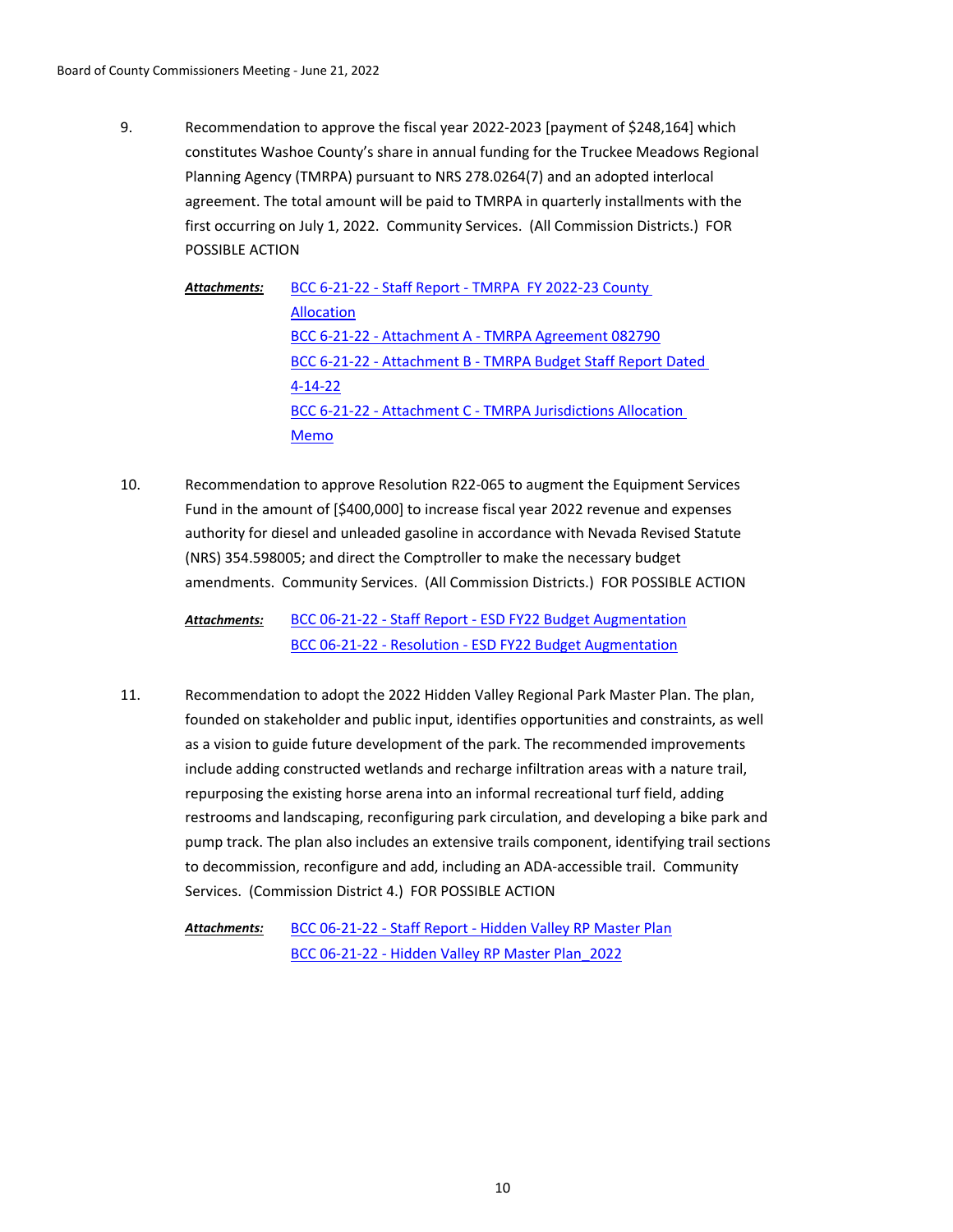Recommendation to approve Collective Bargaining Agreements with the Washoe County Employees Association (WCEA) for the Non-Supervisory and Supervisory bargaining units for the two (2) year period beginning July 1, 2022 through June 30, 2024; including cost of living adjustment in base wages of 5% effective July 1, 2022 [FY22/23 estimated fiscal impact \$7,830,529; \$4,024,728 Non-Supervisory; \$3,805,801 Supervisory] plus a one-time only lump sum payment of \$500.00 effective July 4, 2022, (paid on July 22, 2022) for full-time employees covered under these Collective Bargaining Agreements in effect at the time of the payment [FY22/23 estimated fiscal impact \$784,000; \$452,200 Non-Supervisory; \$331,500 Supervisory]; and changes to career incentive, bi-lingual pay, and resident remote area pay [FY22/23 estimated fiscal impact \$1,793,685; \$941,806 Non-Supervisory; \$851,879 Supervisory]; and cost of living adjustment in base wages of 3.5% beginning July 1, 2023 [FY23/24 estimated fiscal impact \$8,104,598; \$4,165,594 Non-Supervisory; \$3,939,004 Supervisory]; and changes to career incentive, bi-lingual pay, and resident remote area pay [FY23/24 estimated fiscal impact \$2,070,554; \$1,116,329 Non-Supervisory; \$954,225 Supervisory], and updated agreement language regarding salaries of personnel, sick leave, discipline and grievance, leave of absence, shift bidding, examinations, uniform and clothing, and duration of agreement. [Total estimated fiscal impact for all fiscal years is \$20,583,366.] Human Resources. (All Commission Districts.) FOR POSSIBLE ACTION 12.

# [Staff Report - WCEA CBAs 2022-2024](http://washoe-nv.legistar.com/gateway.aspx?M=F&ID=48d79f57-2f60-41fe-b992-f68255846fe1.docx) [\(NS\) WCEA 22-24 CBA\\_ Redlined](http://washoe-nv.legistar.com/gateway.aspx?M=F&ID=9523cf3e-6265-4134-a97d-64e4ccba728f.pdf) [\(S\) WCEA 22-24 CBA\\_ Redlined](http://washoe-nv.legistar.com/gateway.aspx?M=F&ID=4deac796-3569-4ed5-a802-5afbbcb3338c.pdf) *Attachments:*

Recommendation to approve Collective Bargaining Agreement with the Washoe County Sheriff's Deputies Association (WCSDA) bargaining unit for the two (2) year period beginning July 1, 2022 through June 30, 2024; including Crisis Intervention Training pay of 5% rolled into base pay, and cost of living adjustments in base wages of 5% effective July 1, 2022 [FY22/23 estimated fiscal impact \$2,452,128]; a one-time only lump sum payment of \$1,800 effective July 4, 2022 [FY22/23 estimated fiscal impact \$658,800]; and 3.5% beginning July 1, 2023 [FY23/24 estimated fiscal impact \$2,537,953]; and updated agreement language regarding Crisis Intervention Training Pay, health care subsidy, medical plan, Incline resident differential pay, discipline and grievance, and duration of agreement [estimated fiscal impact \$134,434 for both years]. [Total estimated fiscal impact is \$5,783,315.]. Human Resources. (All Commission Districts.) FOR POSSIBLE ACTION 13.

[Staff Report - WCSDA 2022-2024 CBA\(s\)](http://washoe-nv.legistar.com/gateway.aspx?M=F&ID=8dbc082c-e651-43fb-9358-e2098f87d593.docx) [WCSDA CBA 2022-2024\\_Redlined](http://washoe-nv.legistar.com/gateway.aspx?M=F&ID=08f7e30b-fe84-4a0d-90c5-6bc0afa3d0fd.pdf) *Attachments:*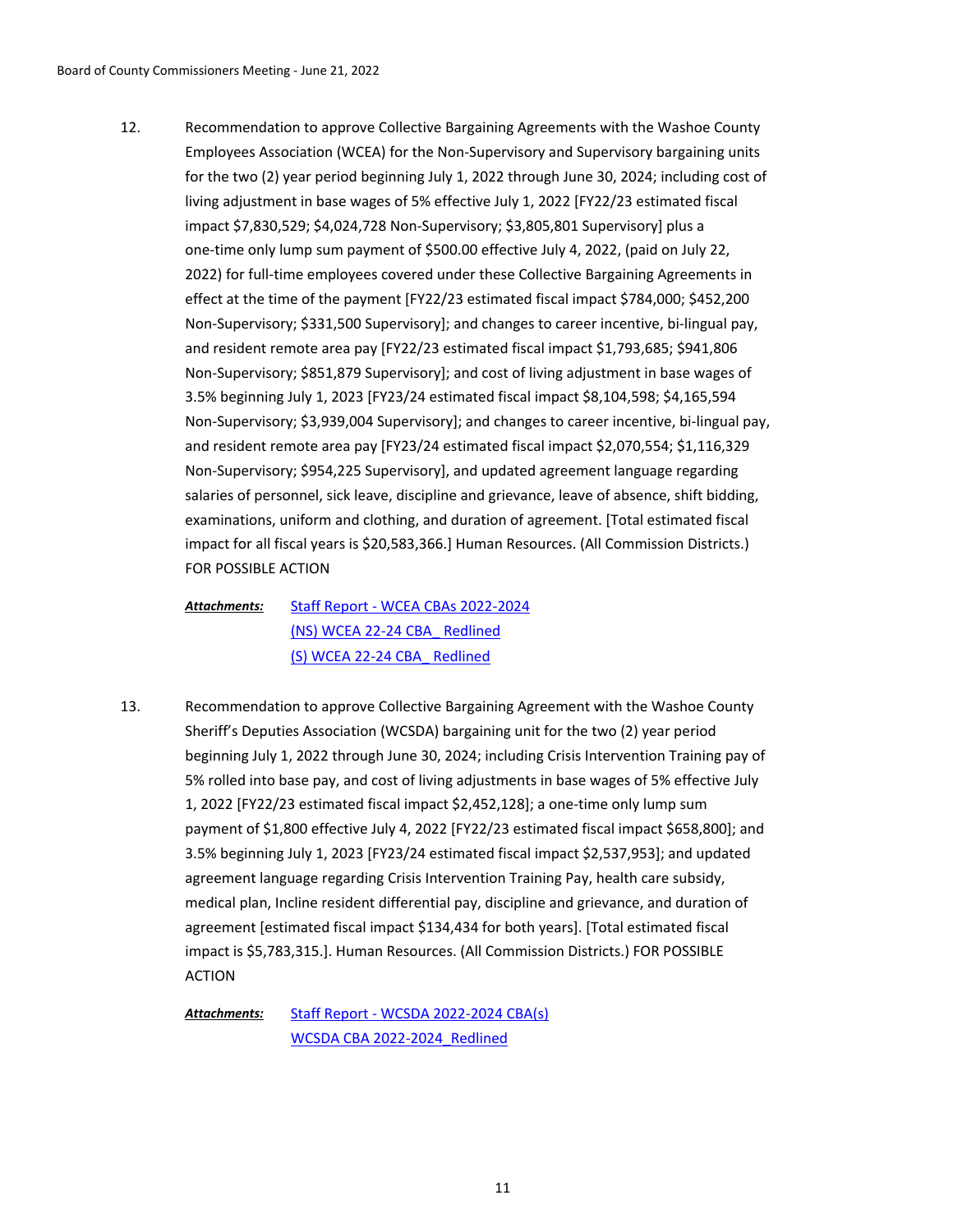Recommendation to approve the Collective Bargaining Agreement with the Washoe County Sheriff's Supervisory Deputies Association (WCSSDA) bargaining unit for the two (2) year period beginning July 1, 2022, through June 30, 2024; including a one-time pay structure adjustment, and Crisis Intervention Training (CIT) pay of 5% rolled into base pay, and cost of living adjustments in base wages of 5 % effective July 1, 2022 [FY22/23 estimated fiscal impact \$1,171,329]; and a one-time only lump sum payment of \$1,800 effective July 4, 2022 [FY22/23 estimated fiscal impact \$131,400], and 3.5% effective July 1, 2023 [FY23/24 estimated fiscal impact \$1,212,325 including CIT and pay structure adjustment]; and updated agreement language regarding salaries, Crisis Intervention Training Pay (CIT) pay, health care subsidy, medical plan, Incline resident differential pay, temporary supervisory pay, retiring deputy ID card and badge, education incentive pay, safety equipment allowance, and duration of agreement [estimated fiscal impact \$75,957 for both years]. [Total estimated fiscal impact is \$2,591,011]. Human Resources. (All Commission Districts.) FOR POSSIBLE ACTION 14.

[Staff Report - WCSSDA CBA 2022-2024](http://washoe-nv.legistar.com/gateway.aspx?M=F&ID=54494e8b-5195-480d-8f4d-119ecbf8d11c.doc) [WCSSDA CBA\\_2022-2024\\_Redlined](http://washoe-nv.legistar.com/gateway.aspx?M=F&ID=2d39f0c5-8064-4d13-80f8-6a866ff40c46.pdf) *Attachments:*

Recommendation to approve for the Confidential Undersheriff and Chief Deputy Sheriffs a one-time pay structure adjustment, current Crisis Intervention Training (CIT) pay of 5% rolled into base pay, and Cost of Living Adjustments in base wages of 5% effective July 1, 2022 [FY 22/23 estimated fiscal impact \$96,328]; and a one-time only lump sum payment of \$1,800 effective July 4, 2022 [FY 22/23 estimated fiscal impact \$7,200]; and 3.5% beginning July 1, 2023 [FY 23/24 estimated fiscal impact \$99,700-including CIT and pay structure adjustment]; and updated health care subsidy, medical plan, retiring deputy ID card and badge, education incentive pay, safety equipment allowance [estimated fiscal impact \$4,132 for both years]. [Total estimated fiscal impact is \$207,360.] Human Resources. (All Commission Districts.) FOR POSSIBLE ACTION 15.

*Attachments:* [Staff Report - Confidential Undersheriff Chief Deputy](http://washoe-nv.legistar.com/gateway.aspx?M=F&ID=020eeadf-3587-4b76-a990-96503dfa7a67.doc)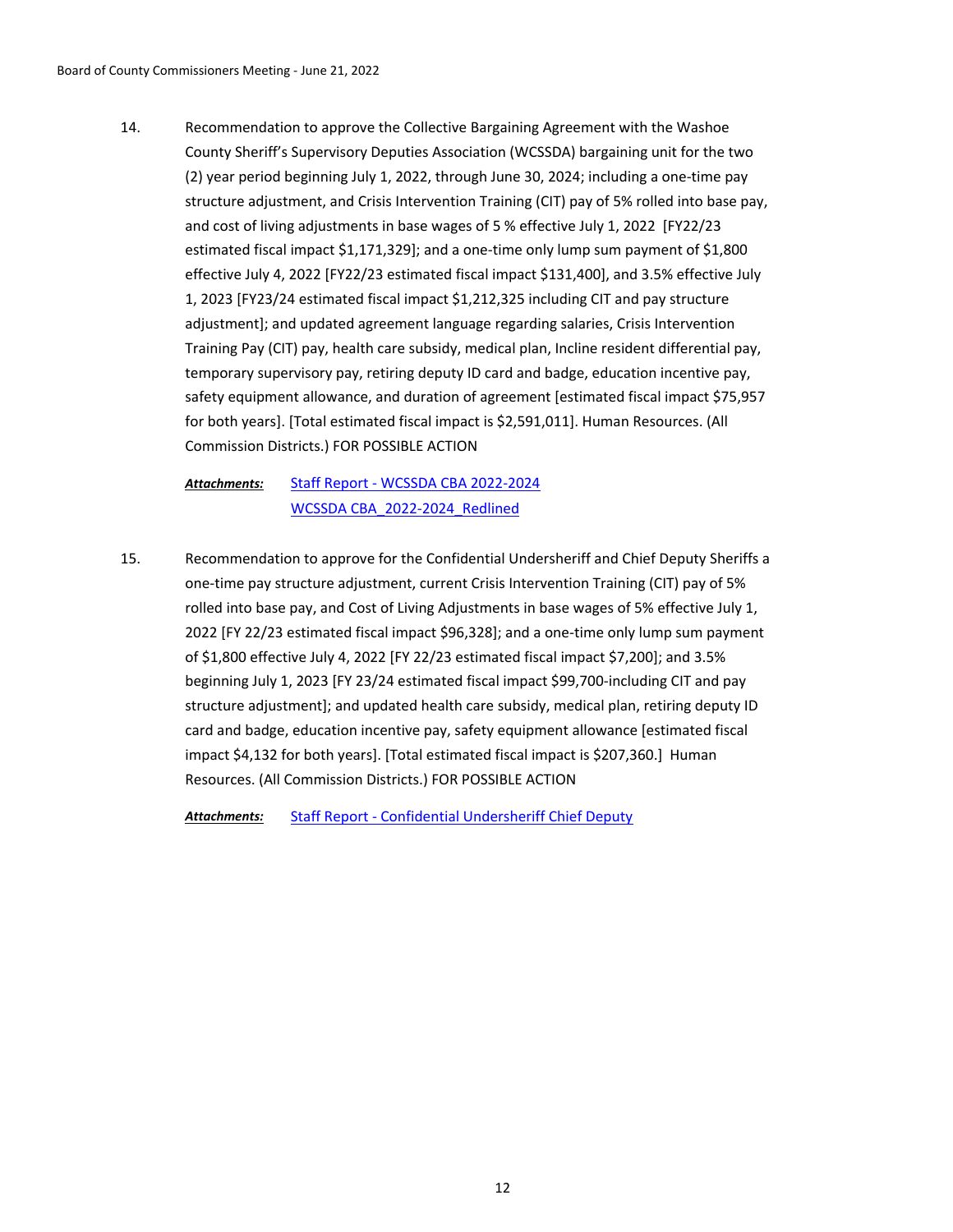Recommendation to approve changes to Career Incentive [FY22/23 estimated fiscal impact \$525,163; FY 23/24 estimated fiscal impact \$640,381]; and payment of a one-time only lump sum of \$500.00 effective July 4, 2022 (paid on July 22, 2022) for full-time employees hired prior to July 1, 2022; for Unclassified Management and Non-Represented Confidential employees, District Court employees, Justice Courts employees (excluding Justices of the Peace), Juvenile Services employees, and Truckee River Flood Management Authority's Executive Director and General Counsel [FY 22/23 estimated fiscal impact \$233,000; as has been negotiated for represented employees. [Total fiscal impact \$1,398,544] Human Resources. (All Commission Districts.) FOR POSSIBLE ACTION 16.

*Attachments:* [Staff Report - Non-represented Management update](http://washoe-nv.legistar.com/gateway.aspx?M=F&ID=4b5a4c25-0e92-48f9-aa73-2101b77cb779.doc)

- Recommendation to approve Amended Collective Bargaining Agreements with the Washoe County Nurses' Association (WCNA) for the Non-Supervisory and Supervisory bargaining units to include updated career incentive language to increase Career Incentive for parity with Washoe County Employees Association (WCEA). [Total estimated fiscal impact \$18,944.] Human Resources. (All Commission Districts.) FOR POSSIBLE ACTION 17.
	- [Staff Report WCNA Amended Agreements](http://washoe-nv.legistar.com/gateway.aspx?M=F&ID=d331d2cc-ca2b-4545-ab60-b1272882f77f.doc) DRAFT\_(NS) WCNA 22-24 CBA\_AMENDED RED-LINED FINAL\_06 06 22 DRAFT (S) WCNA 22-24 CBA\_AMENDED RED-LINED FINAL\_06 06 22 *Attachments:*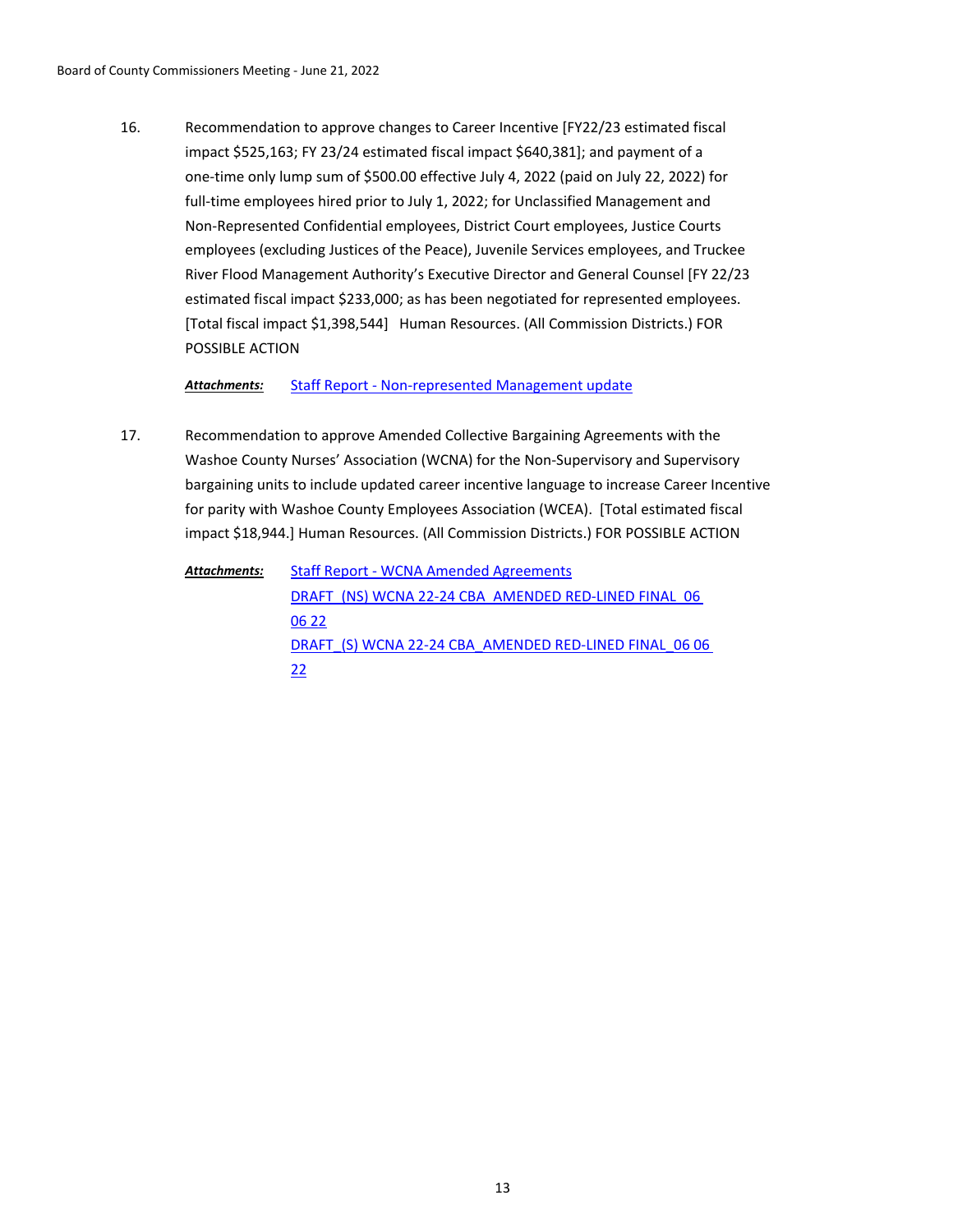Recommendation to adopt a Comprehensive Employee Support Plan to assist Washoe County employees by providing payment for legal and personal services by outside third-party organizations in situations where employees are unfairly publicly attacked, harassed, or disparaged by members of the public or by political organizations as determined on a case-by-case basis by the Washoe County Manager with input from the Washoe County Workplace Violence Committee. The objective of the program would be to provide employees support against attacks, harassment, or disparagement that occur or originate outside of the workplace but that relate in some significant degree to the role of the subject employees as employees of the county. As such, situations where this program would be utilized are those that would fall outside the scope of representation by the District Attorney's Office or other statutorily or otherwise designated legal counsel, or the scope of services typically provided in-house by county departments. Possible outside organizations to be hired under this program include but are not limited to law firms and public relations organizations. If approved, authorize the Manager to make expenditures not to exceed \$150,000 (aggregate) per fiscal year, with any expenditures above that amount requiring specific approval by the Board of County Commissioners. And if adopted, direct the Manager's Office to work with HR, the DA's Office, and other appropriate county staff and departments to implement the plan. Manager's Office. (All Commission Districts.) FOR POSSIBLE ACTION 18.

*Attachments:* [Staff Report - Manager - 2022 Employee Support Plan](http://washoe-nv.legistar.com/gateway.aspx?M=F&ID=d773c857-f9dc-4001-bae2-372de65e78c8.doc)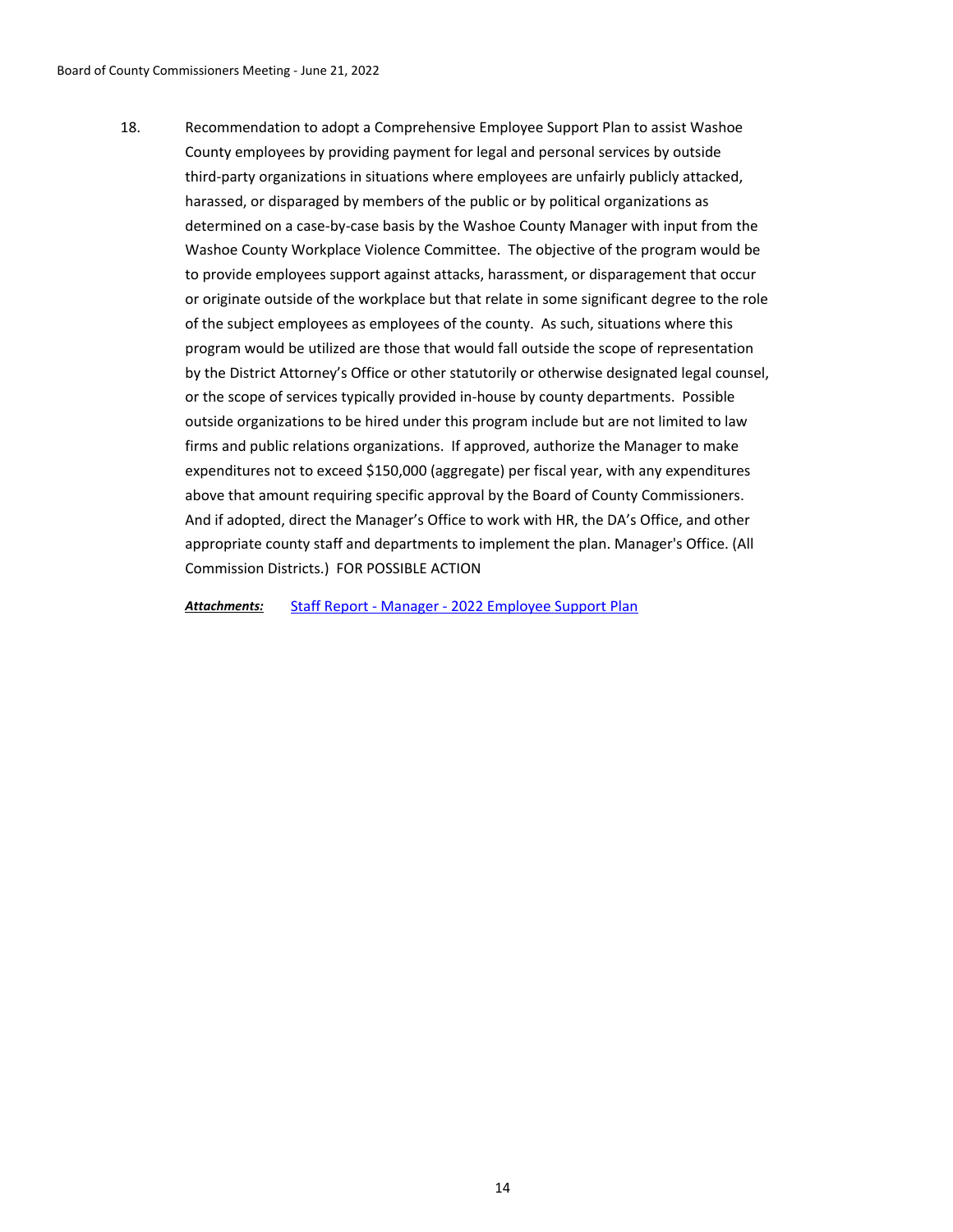Recommendation to certify charges, levy and direct the Treasurer to collect \$375,145.27 in special assessments for fiscal year 2022/2023 as requested by the State Engineer of the State Department of Conservation and Natural Resources, for Black Rock Desert Groundwater Basin (\$68.91), Honey Lake Valley Groundwater Basin (\$8,899.94), Hualapai Flat Water District (\$8,704.30), San Emidio Desert District (\$6,853.76), Warm Springs Valley Groundwater Basin (\$7,842.50), Washoe Valley Groundwater Basin (\$3,775.86), Warm Springs/Winnemucca Creek Basin (\$4,000.00), Cold Springs Valley Groundwater Basin (\$8,000.00), Lake Tahoe Groundwater Basin (\$16,000.00), Lemmon Valley Water District (\$27,000.00), Pleasant Valley Groundwater Basin (\$6,000.00), Spanish Springs Valley Groundwater Basin (\$45,000.00), Tracy Segment Groundwater Basin (\$6,000.00), Truckee Canyon Segment Groundwater Basin (\$12,000.00) and Truckee Meadows/Sun Valley Groundwater Basin (\$215,000.00). Authorize the Treasurer to remove uncollectible assessments and/or correct assessments on the tax roll as requested by the Division of Water Resources; direct the Clerk to execute the State of Nevada Division of Water Resources certification letters and send them back to the Division pursuant to NRS 533.285; and direct the Comptroller to pay to the Department of Conservation and Natural Resources the requested funds. Manager's Office. (All Commission Districts.) FOR POSSIBLE ACTION 19.

[Staff Report - Manager - Groundwater Basin 2022-2023](http://washoe-nv.legistar.com/gateway.aspx?M=F&ID=571fbd07-f287-4243-80bd-56799fce20f2.doc) [Groundwater Basin Assessments FY23](http://washoe-nv.legistar.com/gateway.aspx?M=F&ID=9035fe6a-a926-4107-8f5f-fec212d86768.pdf) *Attachments:*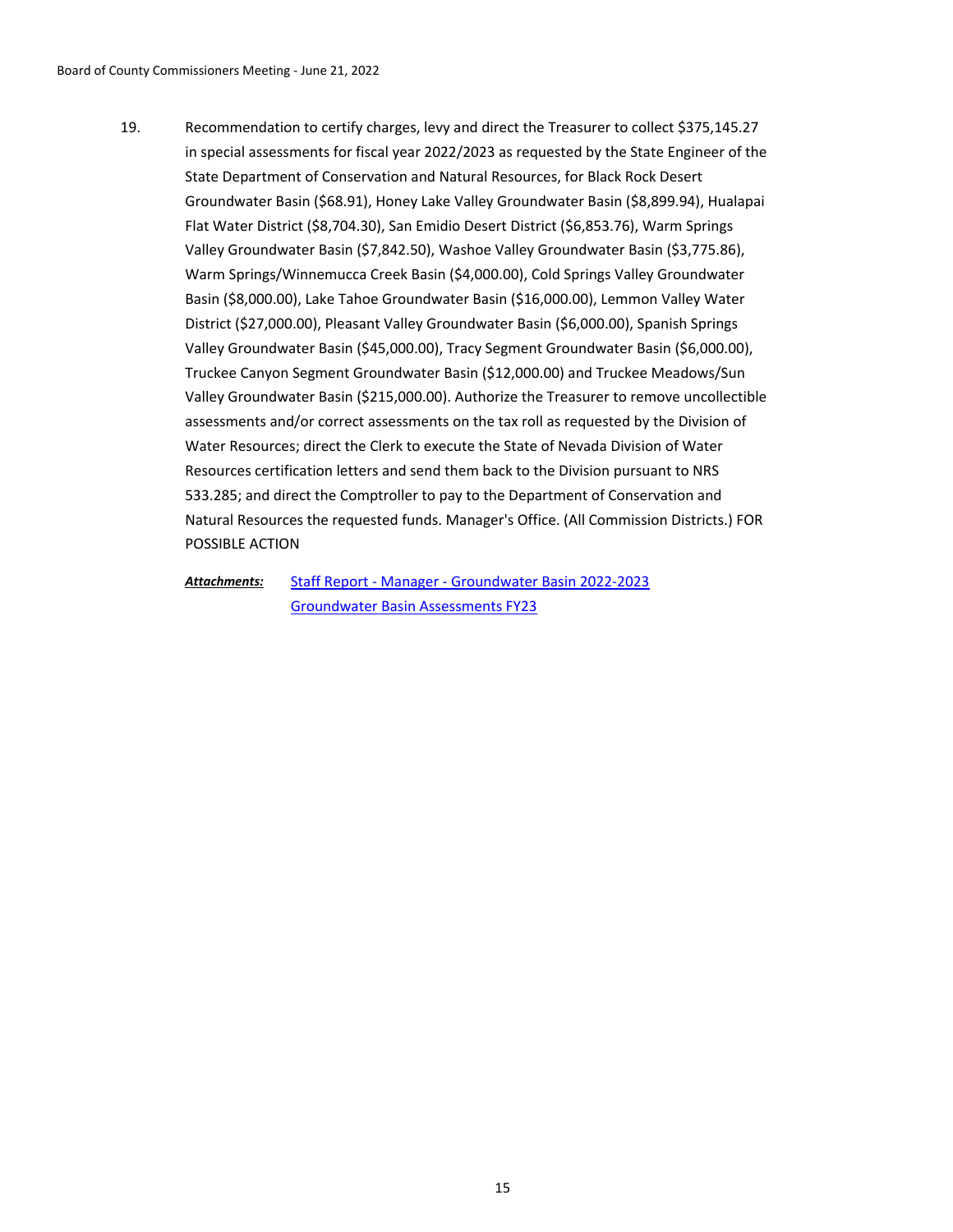Recommendation and possible action to approve execution of an "Amendment No. 2 to One Nevada Agreement on Allocation of Opioid Recoveries" which will allow the Nevada Attorney General's Office to divide the Recoveries in accordance with the percentages and terms of the One Nevada Agreement and all Amendments thereto, calculate payments to the Local Governments, calculate attorney's fees for all Local Governments pursuant to the Local Governments' applicable contingency fee agreements with their Counsel or in accordance with Amendment No. 1 where it applies, and remit payments to Local Governments and attorneys' fees to the appropriate Counsel on behalf of the Local Governments. Recoveries means settlement payments totaling \$285,679,409.03 from opioids distributor defendants AmerisourceBergen Drug Corporation, Cardinal Health, and McKesson, and opioid manufacturer defendant Janssen/Johnson & Johnson to compensate for the effects of the nationwide opioid crisis, which are then allocated to both the State and local government entities including Washoe County pursuant to a formula set forth in the original One Nevada Agreement approved by the Board on July 27, 2021, as well as any amendments thereto. Manager's Office. (All Commission Districts.) FOR POSSIBLE ACTION 20.

[Staff Report - Amendment 2 to One Nevada Agreement w](http://washoe-nv.legistar.com/gateway.aspx?M=F&ID=dfbbda54-58dc-4c50-bbb4-3d0546c8083a.doc)  changes [Washoe County](http://washoe-nv.legistar.com/gateway.aspx?M=F&ID=1e802a5b-e62e-4d71-9f06-ecce02c78186.pdf) [Amendment 2 to One Nevada Agreement](http://washoe-nv.legistar.com/gateway.aspx?M=F&ID=8bdfbaab-5c51-407f-a5c3-13c56c9dc99a.pdf) *Attachments:*

Recommendation to approve FY 2021-2022 purchase of a Lenco BearCat armored rescue vehicle and associated components at the cost of [\$302,331.00] from Lenco Armored Vehicles to be used by the Special Operations Division. Sheriff. (All Commission Districts.) FOR POSSIBLE ACTION 21.

[BCC 06-21-22 - Sheriff - Lenco Bearcat Sole source \\$302,331.00](http://washoe-nv.legistar.com/gateway.aspx?M=F&ID=0eebc955-7074-4a02-9527-e35f7d14dae6.docx) [Lenco Quote](http://washoe-nv.legistar.com/gateway.aspx?M=F&ID=e51db00a-7da2-4fc4-861e-354296fd8bbf.pdf) [Lenco sole source fully signed](http://washoe-nv.legistar.com/gateway.aspx?M=F&ID=19f5d85c-f446-438a-a84c-ef3bed52b8ac.pdf) *Attachments:*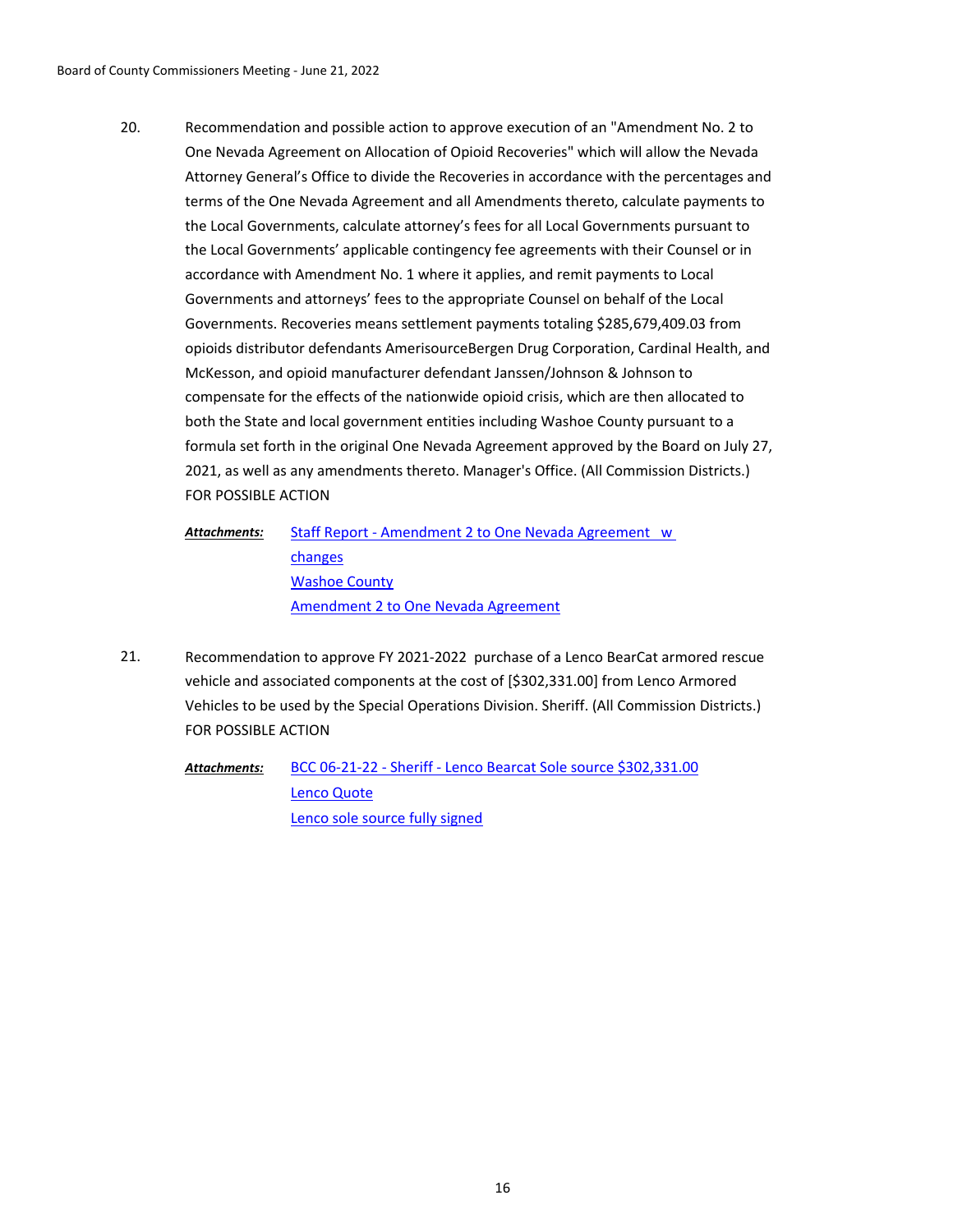# **Public Hearing. (Note: Due to public testimony and discussion, time expended on the item in this category can vary.)**

Public Hearing: Appeal of the Washoe County Board of Adjustment's denial of Special Use Permit Case Number WSUP22-0006 (Reno Tahoe Gateway) for major grading necessary to facilitate future development on the project site. The proposal included excavation of 127,400 cubic yards of material and 104,040 cubic yards of fill material with approximately 27 acres of disturbed area - most of which has already been previously disturbed. The proposal also included a request to vary the standards of section 110.438.45(c) to allow finished grades to vary by more than ten (10) feet from the natural slope. 22.

The applicants are S3 Development Co., and the property owner is Riverview Estates Properties LLC. The project is located at 0 Interstate 80 West, Reno, NV and encompasses two (2) parcels: APNs 038-181-01 (1.865 ac) and 038-172-14 (26.03 ac). A master plan designation has not yet been established by Washoe County since the City of Reno Sphere of Influence rollback in 2021 (in progress), however a Master Plan Designation of Industrial is being proposed. The regulatory zone is Industrial and both parcels are located in the Verdi Area Plan. Special Use Permits are authorized in Article 810 of the Washoe County Development Code.

There are two appellants: (1) S3 Development Co., project applicant, and; (2) Emanuela Heller-MacNeilage, a resident of Verdi.

The Board of County Commissioners (Board) may affirm, reverse or modify the decision of the Board of Adjustment. The Board's analysis may also include a finding on the issue of standing to bring the appeal in the first place. If the Board modifies or reverses, it may remand the matter back to the Board of Adjustment with instructions. Community Services. (Commission District 1.) FOR POSSIBLE ACTION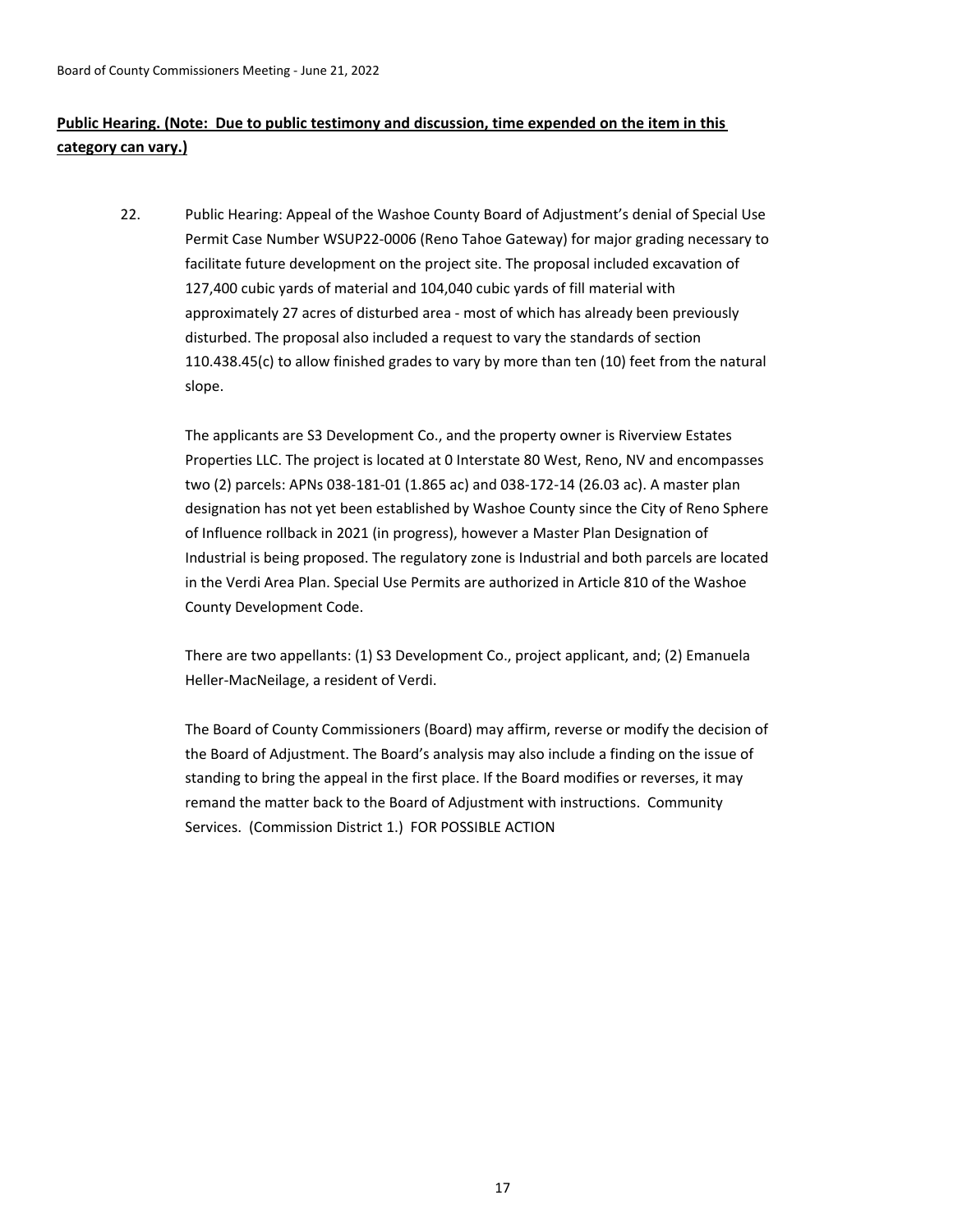| <b>Attachments:</b> | BCC 6-21-22 - Staff Report - Appeal WSUP22-0006 Reno Tahoe    |
|---------------------|---------------------------------------------------------------|
|                     | Gateway                                                       |
|                     | BCC 6-21-22 - Attachment A - BOA Action Order                 |
|                     | BCC 6-21-22 - Attachment B - BOA Staff Report                 |
|                     | BCC 6-21-22 - Attachment C - BOA Minutes April 7, 2022        |
|                     | BCC 6-21-22 - Attachment D - Appellant 1 - S3 Development Co. |
|                     | <b>Appeal Application</b>                                     |
|                     | BCC 6-21-22 - Attachment E - Appellant 2 - Emanuela           |
|                     | <b>Heller-MacNeilage Appeal Application</b>                   |
|                     | BCC 6-21-22 - Attachment F - Link to Video Recording of BOA   |
|                     | <b>Meeting</b>                                                |
|                     | <b>BCC 6-21-22 - Attachment G - BOA Staff Presentation</b>    |
|                     | BCC 6-21-22 - Attachment H - BOA Applicant Presentation       |
|                     | BCC 6-21-22 - Attachment I - BOA Public Comment Presentations |
|                     | <b>BCC 6-21-22 - Attachment J - BOA Public Comment</b>        |
|                     | BCC 6-21-22 - 2022.06.01 WSUP22-0006 Letter Challenging       |
|                     | <b>Appellant's Standing for Appeal (final)</b>                |
|                     |                                                               |

Public Hearing and possible action to: (1) consider a report of each property delinquent on its utility charges and the amount of each property's delinquency, along with any objections to the report; and, (2) After considering the report and any objections to it, determine whether to adopt the report and correspondingly adopt Resolution 22-060 to collect certain delinquent utility charges on the tax roll. Community Services. (All Commission Districts.) FOR POSSIBLE ACTION 23.

[BCC 06-21-22 - Staff Report - Tax Lien for Utilities](http://washoe-nv.legistar.com/gateway.aspx?M=F&ID=42046761-7582-465b-9fba-cf18a14bd610.docx) [BCC 06-21-22 - Resolution - Tax Lien for Utilities](http://washoe-nv.legistar.com/gateway.aspx?M=F&ID=48c68d1c-d4c5-4c80-9893-3f6cd2ec21a3.doc) *Attachments:*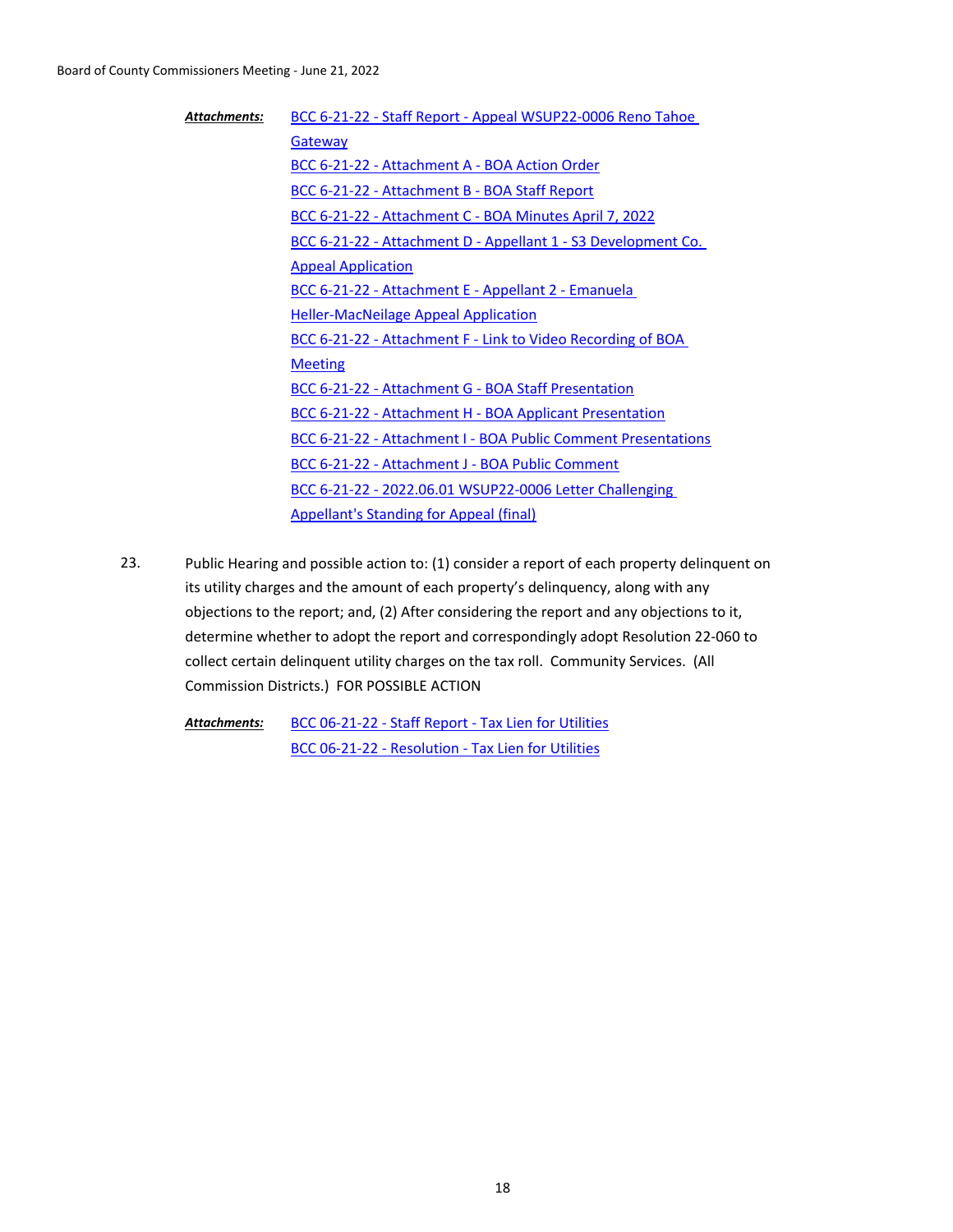Public Hearing: To consider and either approve or deny an Outdoor Festival Business License pursuant to Washoe County Code 25.263 through 25.305, inclusive, and associated license conditions for an application submitted by the Incline Village Crystal Bay Visitors Bureau, on behalf of the Incline Village Crystal Bay Drone SkyShow Coalition, to hold a "Drone SkyShow" event on July 4, 2022 at 948 Incline Way (APN: 127-030-15) in Incline Village at the Incline Village Visitor Center Park and ball fields. 24.

Set-up for traffic control will begin at 5:00 a.m. on July 4, 2022 and the Drone SkyShow event will occur from 8:30 p.m. to 11:00 p.m. Event take-down and cleanup will begin immediately following the Drone SkyShow. A community clean-up day is scheduled for Tuesday, July 5, 2022 that will incorporate community volunteers, Incline Village Rotary members, and partner staff. Event organizers estimate 3,000 spectators/attendees. If approved, authorize the Director of the Planning and Building Division, Community Services Department to issue the license when all pre-event conditions have been met. Community Services. (Commission District 1.) FOR POSSIBLE ACTION

- [BCC 6-21-22 Staff Report IVCB July 4, 2022 Outdoor Festival](http://washoe-nv.legistar.com/gateway.aspx?M=F&ID=fbc30afd-ff0f-42e7-952b-0ecdde16a504.doc) [BCC 6-21-22 - Attachment A - Outdoor Festival License](http://washoe-nv.legistar.com/gateway.aspx?M=F&ID=fdeb5d1b-0ed4-4b29-97d0-fe6014b9ff90.pdf) [BCC 6-21-22 - Attachment B - Conditions](http://washoe-nv.legistar.com/gateway.aspx?M=F&ID=20d9fca1-3fbd-422a-89af-e82000238c58.pdf) [BCC 6-21-22 - Attachment C - Event Application](http://washoe-nv.legistar.com/gateway.aspx?M=F&ID=b9ec604e-ac89-4ee8-8537-2cdeb1a0dcd4.pdf) *Attachments:*
- Public Hearing and possible action to adopt an ordinance amending Ordinance No. 1000 to change the boundaries of District No. 24 (Groundwater Remediation); AND; Public Hearing and possible action to adopt an ordinance imposing a fee on the parcels of land in Washoe County, Nevada District No. 24 (Groundwater Remediation) to pay the costs of developing and carrying out a plan for remediation. The Central Truckee Meadows Remediation District was formed in 1997 to address the tetrachloroethene (PCE) contamination of groundwater in the central Truckee Meadows area. The District is tasked with remediating PCE contamination and annually updates both the Service Area Boundary and Contaminant Boundary based on continuous analysis and modeling efforts. Community Services. (All Commission Districts.) FOR POSSIBLE ACTION 25.

[BCC 06-21-22 - Staff Report - CTMRD 2022 Fee and Boundary](http://washoe-nv.legistar.com/gateway.aspx?M=F&ID=2883a0d7-0003-4afb-b7ff-9eec640f3e1b.docx)  Ordinance Intro [BCC 06-21-22 - Attachment 1 - 2022 Boundary Ordinance](http://washoe-nv.legistar.com/gateway.aspx?M=F&ID=040a71b6-d7d4-4fa0-9c36-ce5270018e8f.docx) [BBC 06-21-22 - Attachment 2 - 2022 Fee Year Boundary Map +](http://washoe-nv.legistar.com/gateway.aspx?M=F&ID=2cd2fdbb-daad-4cab-920a-5080eca7bdcb.pdf)  New Parcels [BCC 06-21-22 - Attachment 3 - 2022 Fee Ordinance](http://washoe-nv.legistar.com/gateway.aspx?M=F&ID=38a31eae-481f-491c-9949-a3d550138054.docx) [BCC 06-21-22 - Attachment 4 - 2022 Service Fee and](http://washoe-nv.legistar.com/gateway.aspx?M=F&ID=b5267b44-93b5-4ad0-8436-a258138c7827.pdf)  Contaminant Boundary Map [BCC 06-21-22 - Attachment 5 - Prelim Final Fee Schedule](http://washoe-nv.legistar.com/gateway.aspx?M=F&ID=fa95d628-dc33-4923-88a8-eb4482934914.pdf) *Attachments:*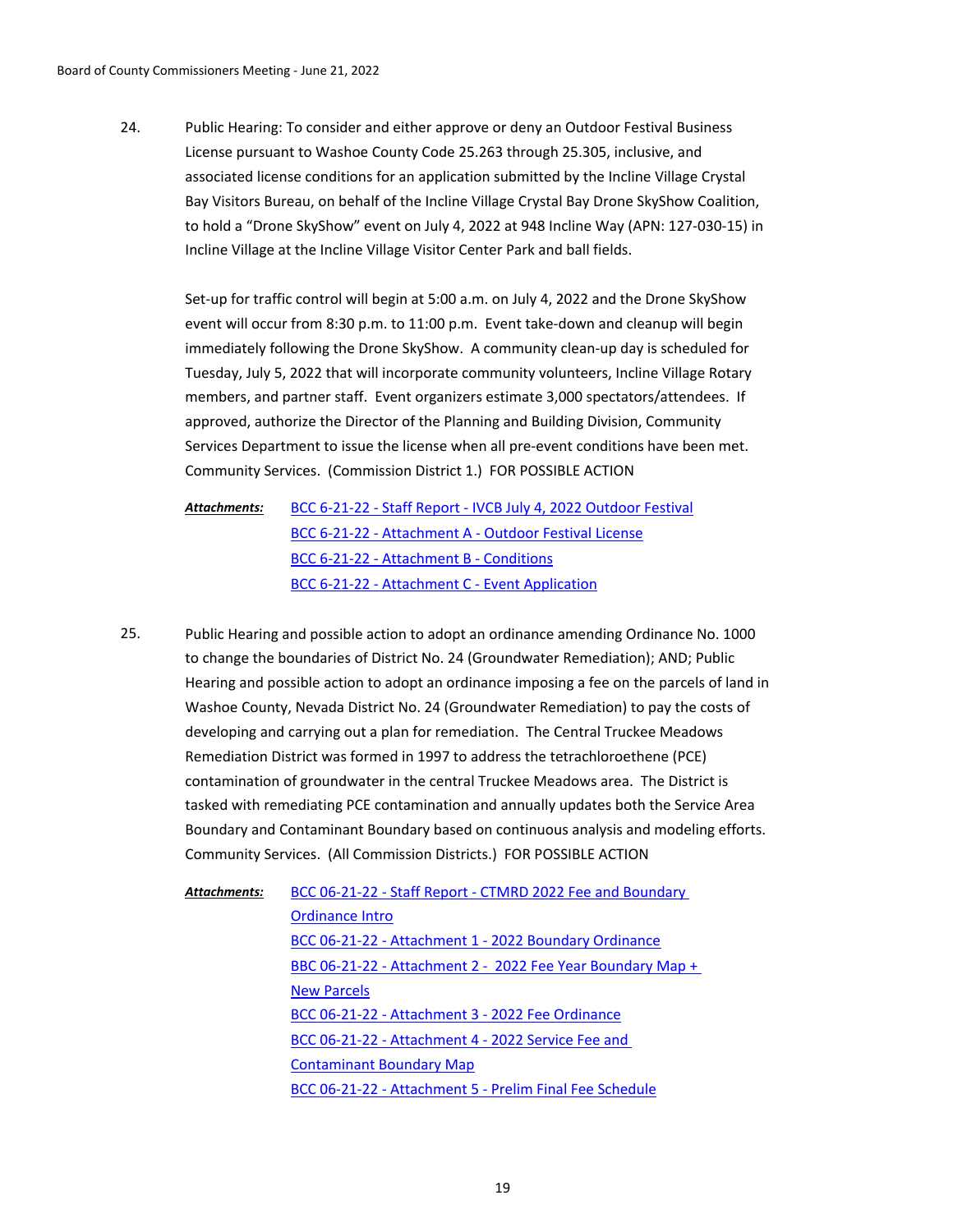Public Hearing: Second reading and possible adoption of an ordinance amending Washoe County Code Chapter 5 (Administration and Personnel) by revising provisions to clarify the duties of the county manager and chief information officer; and amending Washoe County Code Chapter 15 (County Finances; Purchasing) by repealing redundant provisions and the Washoe County Bond Bank ordinance; adding a section levying a \$25.00 handling charge for payments denied by a bank; and revising provisions related to: definitions pertaining to accounting systems and policies; the basis of accounting for various fund types; the creation and abolishment of county funds; definitions pertaining to property control; property control requirements; policies and procedures related to donations of property, cash contributions and grant funding; procedures for lost or abandoned property; procedures for receiving cash and negotiable instruments; the collections division; procedures for establishing new accounts; the composition of the investment committee; the time period between reviews of rates charged by the county for its various services; overpayments to the county and refunds; updating the responsibilities of the department of finance; removing references to the director of finance and creating the position of chief financial officer; the powers and duties of the comptroller; the position of budget manager; and the powers and duties of the purchasing and contracts manager, including increasing the limit for purchasing supplies, materials, equipment and contractual services from \$100,000 or less to \$300,000 or less; and all matters necessarily connected therewith and pertaining thereto. Manager's Office. (All Commission Districts.) FOR POSSIBLE ACTION 26.

[Staff Report- 2nd Reading- Chapters 5 and 15](http://washoe-nv.legistar.com/gateway.aspx?M=F&ID=87fd0a41-5f70-4640-b132-1d68f1f8c05f.doc) [Ordinance-- Clean Copy-- Chapter 15- Property Control, Grants,](http://washoe-nv.legistar.com/gateway.aspx?M=F&ID=1c498bbc-09ed-42ea-9208-5455a4a09ab1.docx)  IC, Dept Finance- May 2022 [Ordinance-- Working Copy-- Chapter 15- Property Control,](http://washoe-nv.legistar.com/gateway.aspx?M=F&ID=8918edf2-eec7-4026-8319-fa75def1fcf8.docx)  Grants, IC, Dept Finance- May 2022 *Attachments:*

# **End Of Scheduled Public Hearings**

- 27. Public Comment. Comment heard under this item will be limited to three minutes per person and may pertain to matters both on and off the Commission agenda. The Commission will also hear public comment during individual action items, with comment limited to three minutes per person. Comments are to be made to the Commission as a whole.
- 28. Commissioners'/County Manager's announcements, reports and updates to include boards and commissions updates, requests for information or topics for future agendas. (No discussion among Commissioners will take place on this item.)

# **Adjournment**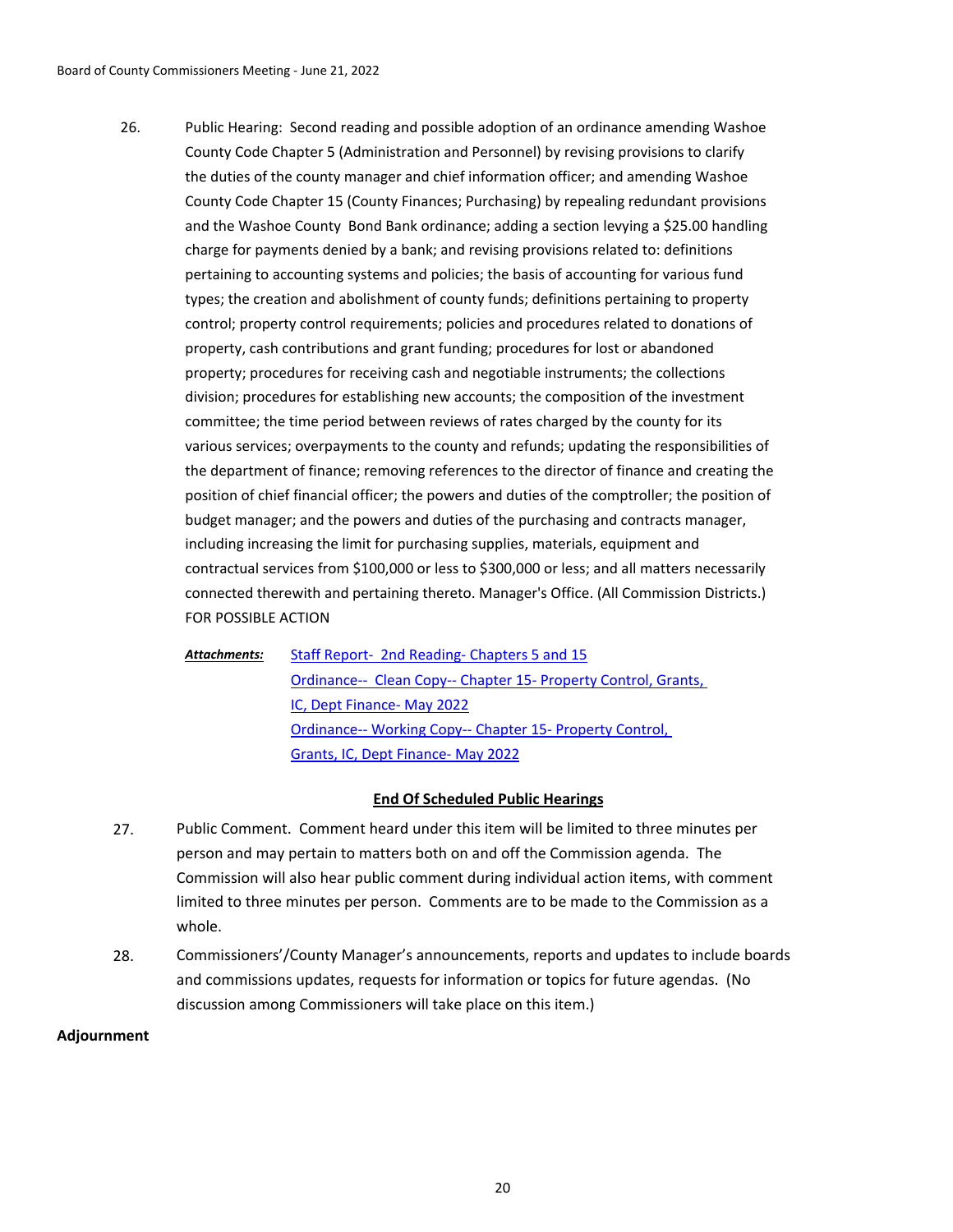Various boards/commissions the Washoe County Commissioners may be a member of or liaison to:

# Chair Hartung

- Community Homelessness Advisory Board (alternate)
- EDAWN (Economic Development Authority of Western Nevada)
- Nevada Association of Counties Board of Directors (NACO)
- Regional Transportation Commission
- Truckee Meadows Regional Planning Agency Governing Board
- Truckee Meadows Water Authority Board
- Truckee River Flood Management Authority
- Washoe County Stadium Authority
- Washoe County Investment Committee
- Western Regional Water Commission

# Vice-Chair Hill

Community Homelessness Advisory Board Downtown Reno Business Improvement District EDAWN (Economic Development Authority of Western Nevada) (alternate) Nevada Tahoe Conservation District Board of Supervisors Regional Transportation Commission (alternate) Tahoe Prosperity Center Board of Directors Tahoe Regional Planning Agency Governing Board Tahoe Transportation District Board of Directors Tahoe Transportation Commission Truckee Meadows Regional Planning Agency Governing Board Truckee Meadows Water Authority Board Truckee River Flood Management Authority Washoe County Internal Audit Committee (alternate) Washoe County Investment Committee Washoe County Legislative Liaison Washoe County Stadium Authority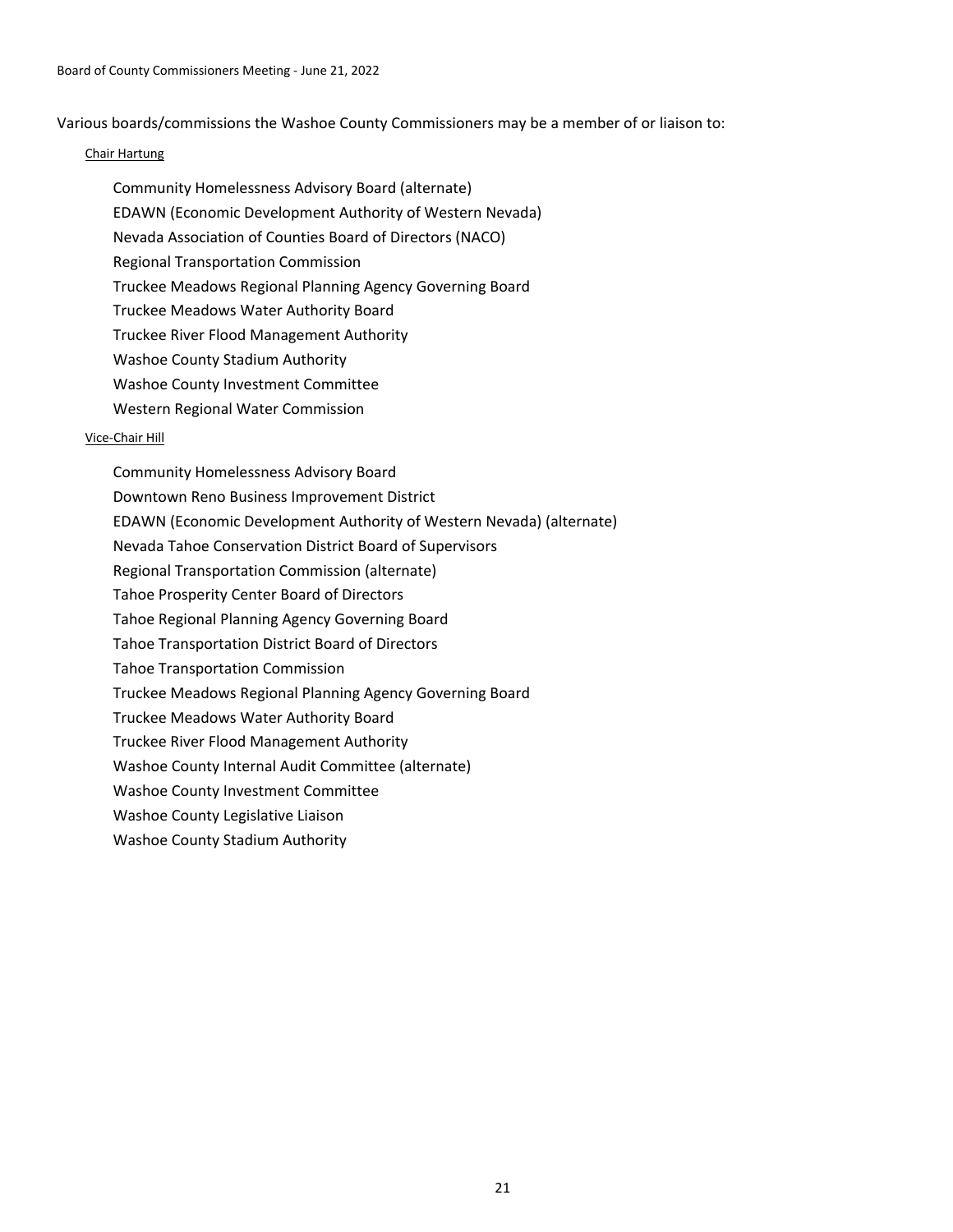#### Commissioner Lucey

Community Homelessness Advisory Board Nevada Association of Counties Board of Directors (NACO) Regional Transportation Commission Reno-Sparks Convention & Visitors Authority Tahoe Regional Planning Agency Governing Board (alternate) Tahoe Transportation District Board of Directors (alternate) Tahoe Transportation Commission (alternate) Truckee Meadows Water Authority Board (alternate) Truckee River Flood Management Authority (alternate) Washoe County Criminal Justice Advisory Committee Washoe County District Board of Health Washoe County Legislative Liaison Washoe County School District Capital Funding Protection Committee Washoe County School District Oversight Panel Washoe County Stadium Authority (alternate) Western Nevada Development District (WNDD) (alternate) Western Regional Water Commission

#### Commissioner Jung

Washoe County Animal Services Advisory Board Downtown Reno Business Improvement District (alternate) Nevada Tahoe Conservation District Board of Supervisors (alternate) Nevadaworks (alternate) Regional Transportation Commission (alternate) Truckee Meadows Water Authority Board (alternate) Truckee River Flood Management Authority (alternate) Washoe County Open Space and Regional Parks Commission Liaison Washoe County Senior Services Advisory Board Liaison Washoe County Stadium Authority (alternate)